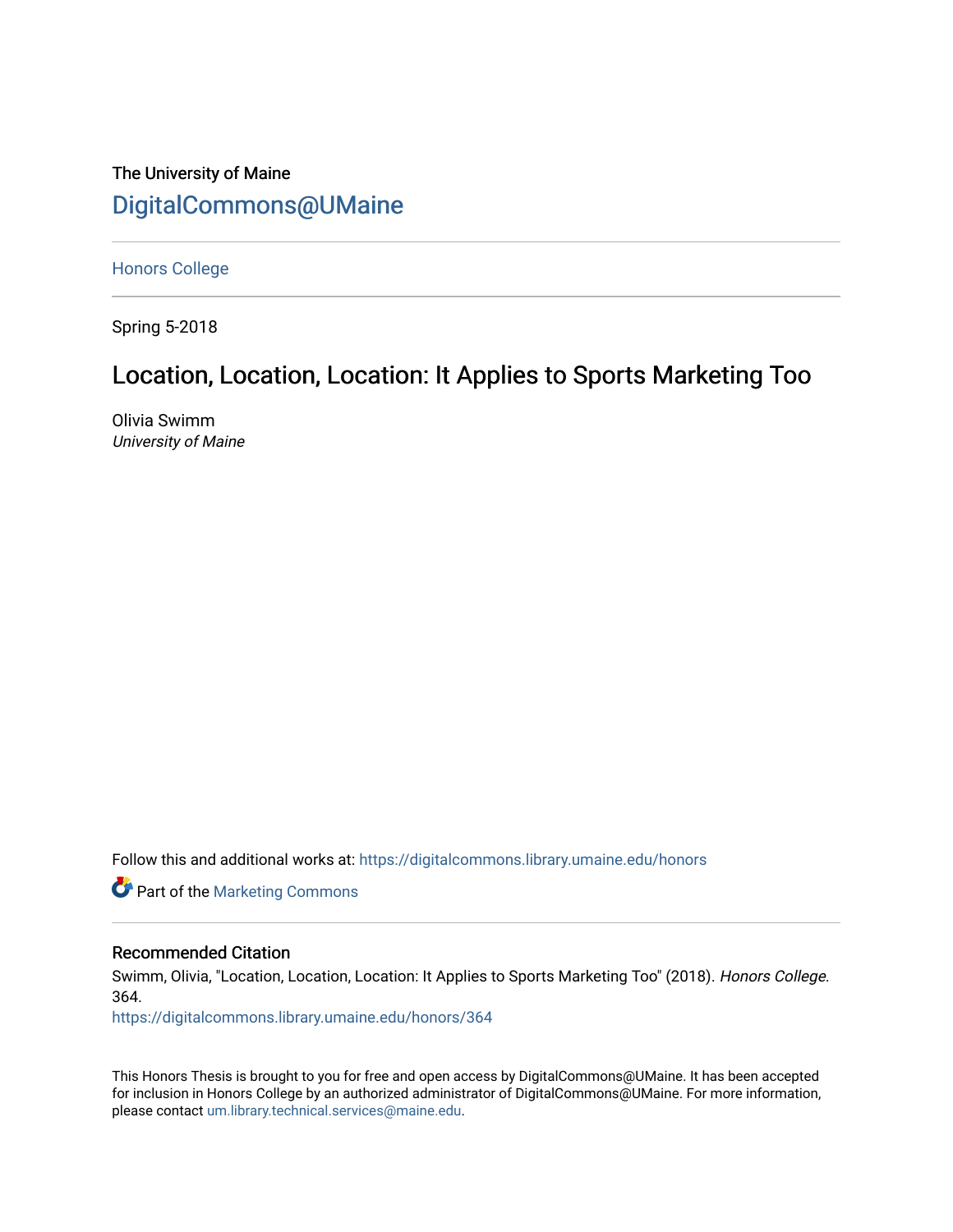# LOCATION, LOCATION, LOCATION: IT APPLIES TO SPORTS MARKETING

TOO

by

Olivia Swimm

A Thesis Submitted in Partial Fulfillment of the Requirements for a Degree with Honors (Marketing)

The Honors College

University of Maine

May 2018

Advisory Committee: Harold Daniel, Associate Professor of Marketing Susan Myrden, Assistant Professor of Marketing Todd Gabe, Professor of Economics Stefano Tijerina, Lecturer in Management Dmitri Markovitch, Assistant Professor of Marketing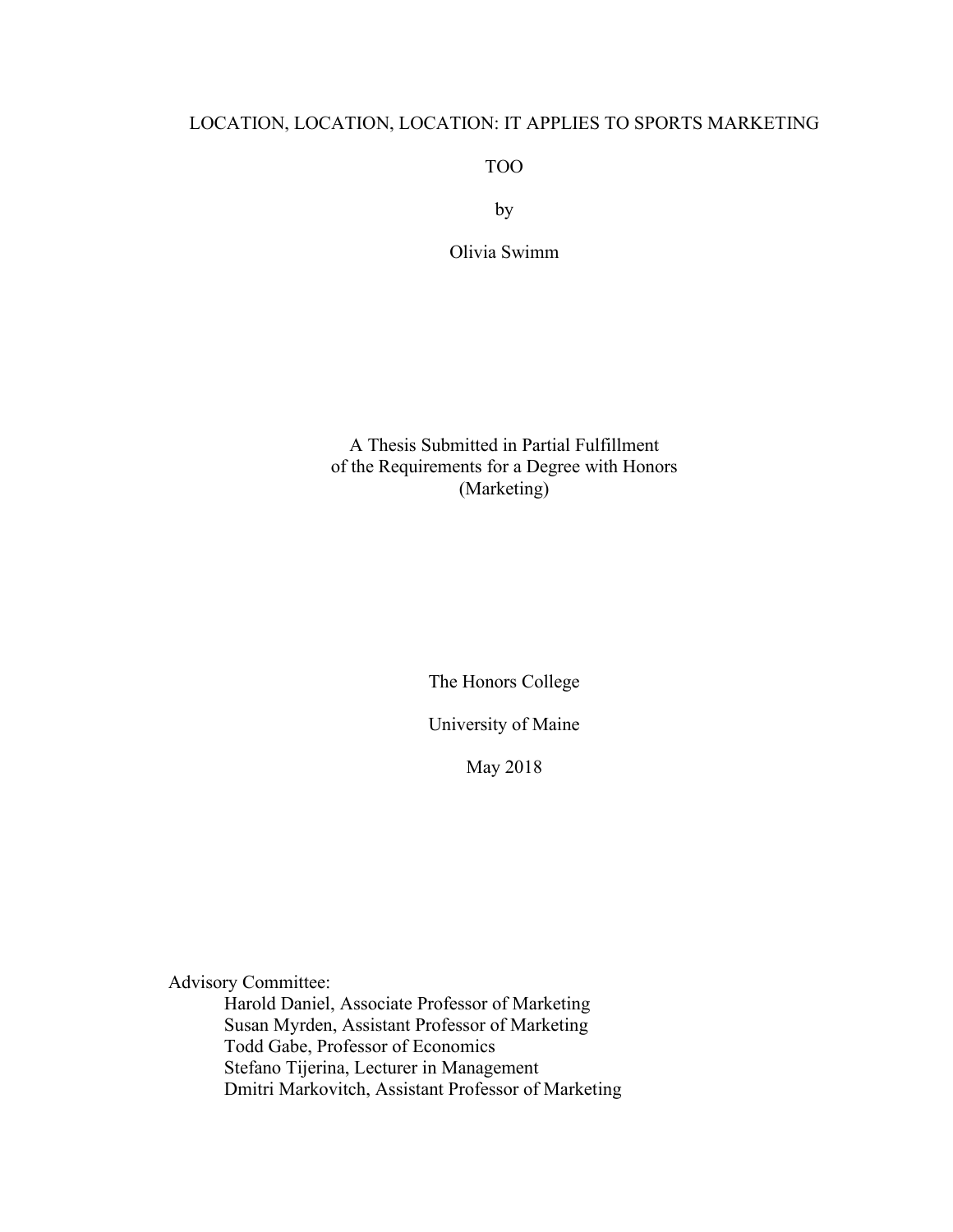© 2018 Olivia Swimm

All Rights Reserved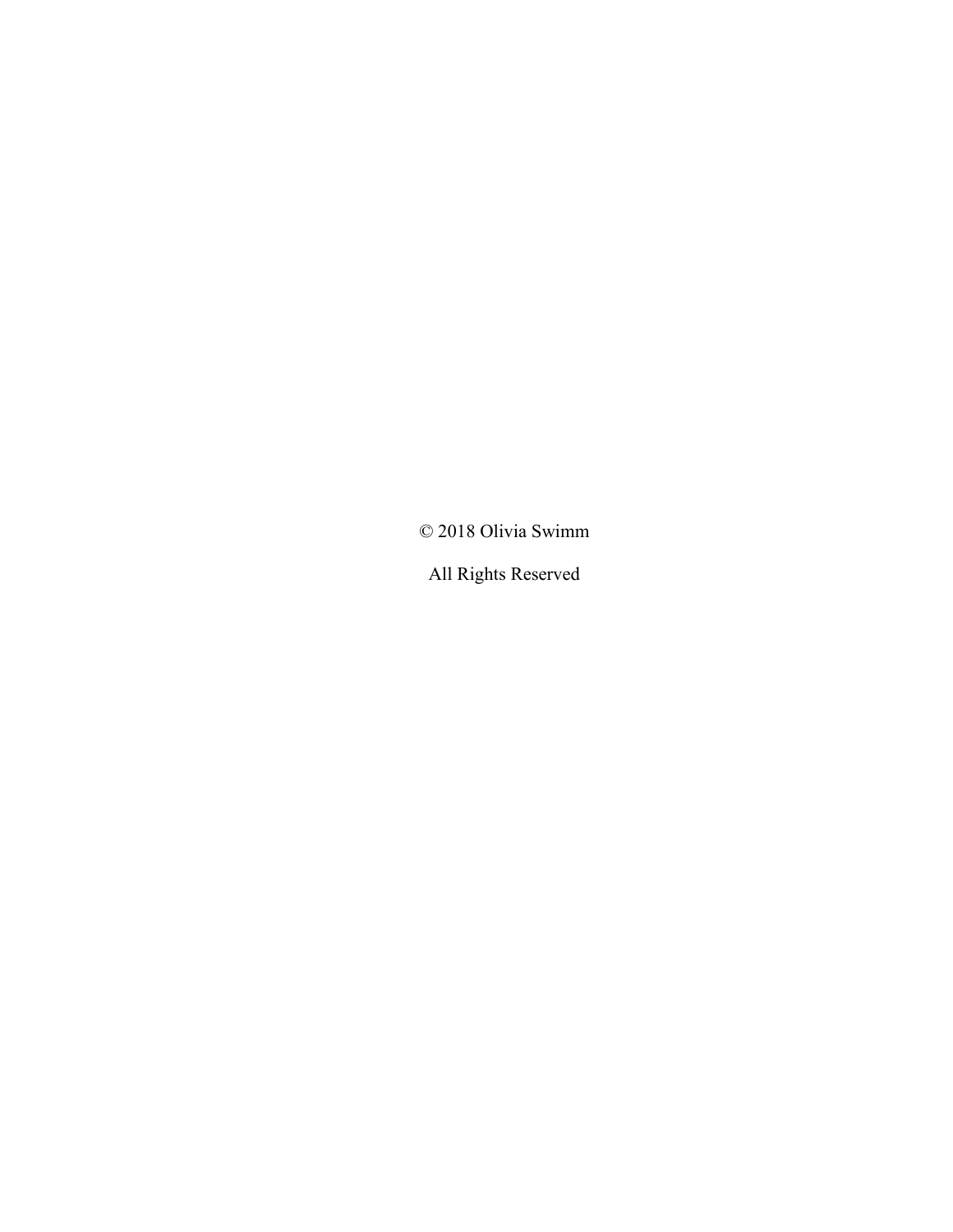## ABSTRACT

Minor-league baseball is the farm system of the major-leagues. They grow and teach players who eventually move up to the majors, while at the same time providing entertainment at a cheaper price for consumers. Minor-league baseball teams are located all around the country. The main focus of this paper is to look into the effects of location to the minor-league team with respect to their major-league affiliate. Using data from the eastern league AA teams, Statistical Package for the Social Sciences (SPSS) analyses have been run to find out the influences on attendance. Distance from the minor-league team to its major-league affiliate did have an influence on attendance. The further away the minor-league team was from its major-league affiliate, or any major-league team, had a positive effect on attendance.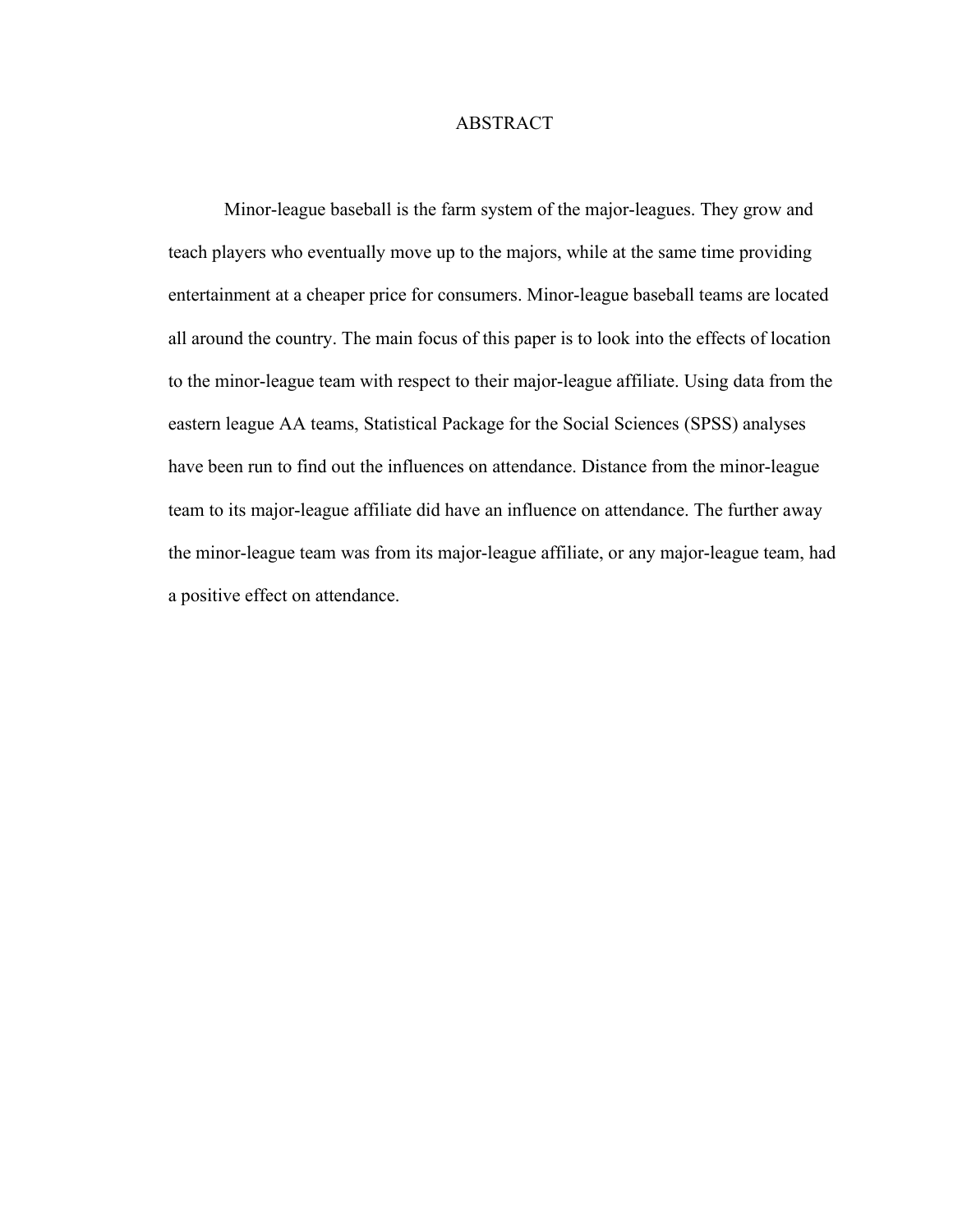*For my parents, who inspire me to go further.*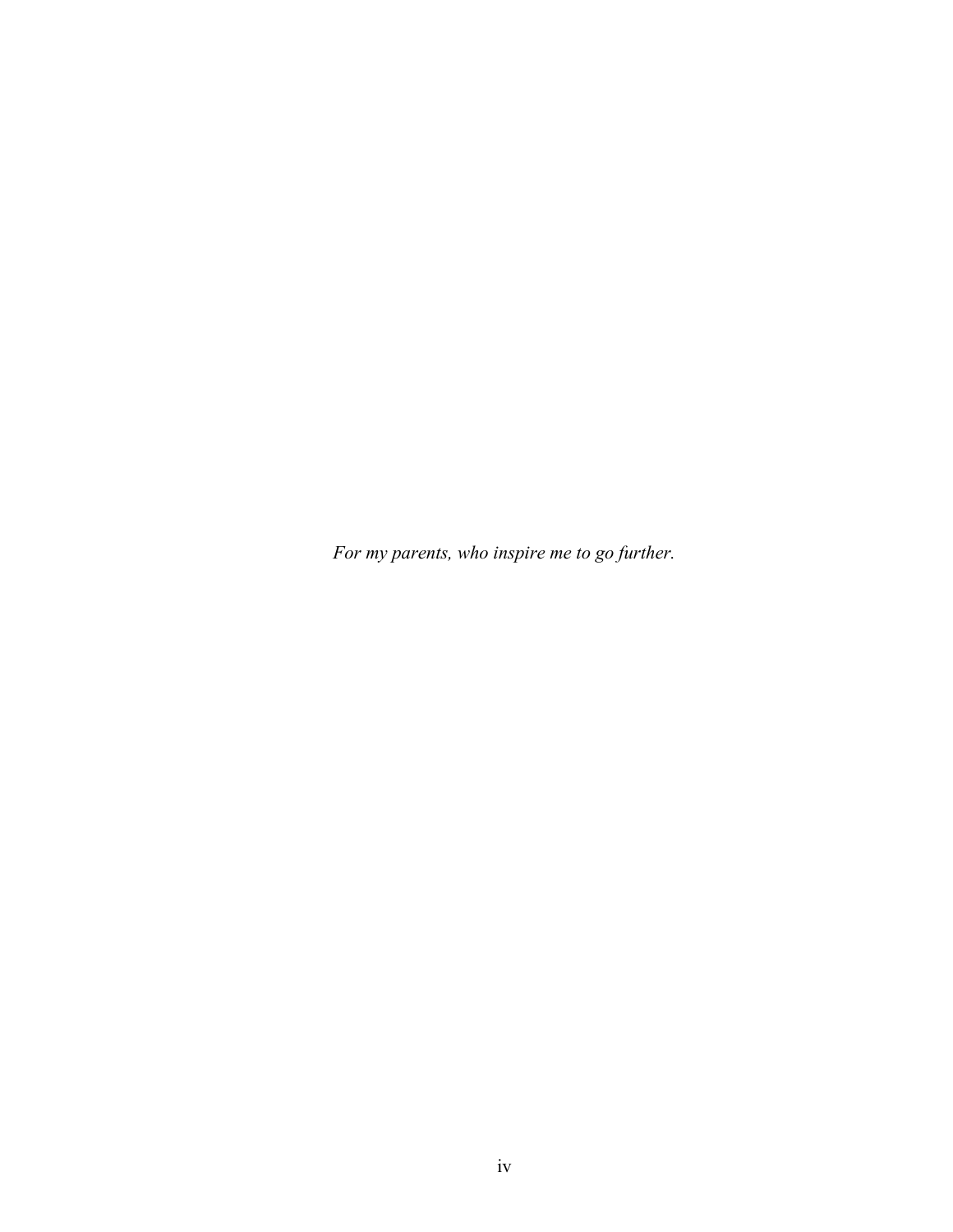# TABLE OF CONTENTS

| <b>CHAPTER I: INTRODUCTION</b>                      |                |
|-----------------------------------------------------|----------------|
| <b>CHAPTER II: LITERATURE REVIEW</b>                | 3              |
| CHAPTER III: THEORETICAL HYPOTHESES                 | $\overline{7}$ |
| <b>CHAPTER IV: CONCEPTUAL FRAMEWORK &amp; DATA</b>  | 9              |
| <b>RESEARCH METHOD</b>                              | 9              |
| <b>VARIABLES</b>                                    | 10             |
| <b>ANALYSIS</b>                                     | 13             |
| <b>CHAPTER V: FINDINGS</b>                          | 14             |
| <b>CHAPTER VI: CONCLUSIONS &amp; DISCUSSION</b>     | 19             |
| <b>CONCLUSIONS</b>                                  | 19             |
| <b>IMPLICATIONS FOR LOCATING MINOR LEAGUE TEAMS</b> | 20             |
| <b>IMPLICATIONS FOR RESEARCHERS</b>                 | 20             |
| LIMITATIONS OF THE CURRENT RESEARCH                 | 21             |
| RECOMMENDATIONS FOR FUTURE RESEARCH                 | 21             |
| <b>BIBLIOGRAPHY</b>                                 | 23             |
| <b>AUTHOR'S BIOGRAPHY</b>                           | 25             |
|                                                     |                |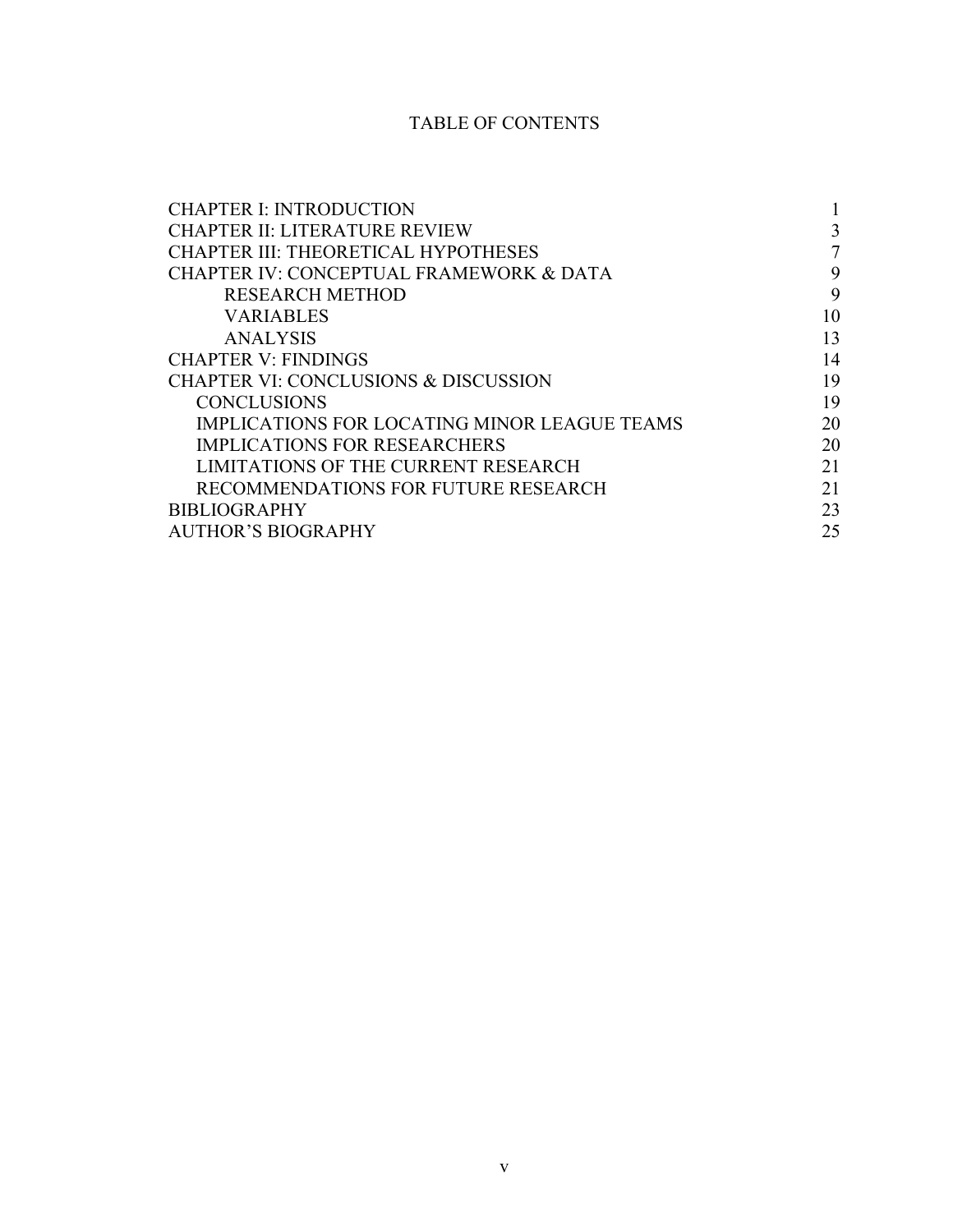# LIST OF FIGURES

| FIGURE 1: HYPOTHESES MODEL                          |    |
|-----------------------------------------------------|----|
| FIGURE 2: MINOR-LEAGUE TEAMS AND THEIR MAJOR-LEAGUE | 9  |
| <b>AFFILIATES</b>                                   |    |
| FIGURE 3: ANOVA SHOWING A STATISTICALLY SIGNIFICANT | 14 |
| <b>RELATIONSHIP</b>                                 |    |
| FIGURE 4: TOTAL VARIANCE IN THE REGRESSION MODEL    | 15 |
| FIGURE 5: SIGNIFICANCE LEVEL OF EACH VARIABLE       | 15 |
| FIGURE 6: HYPOTHESES WITH DATA MODEL                |    |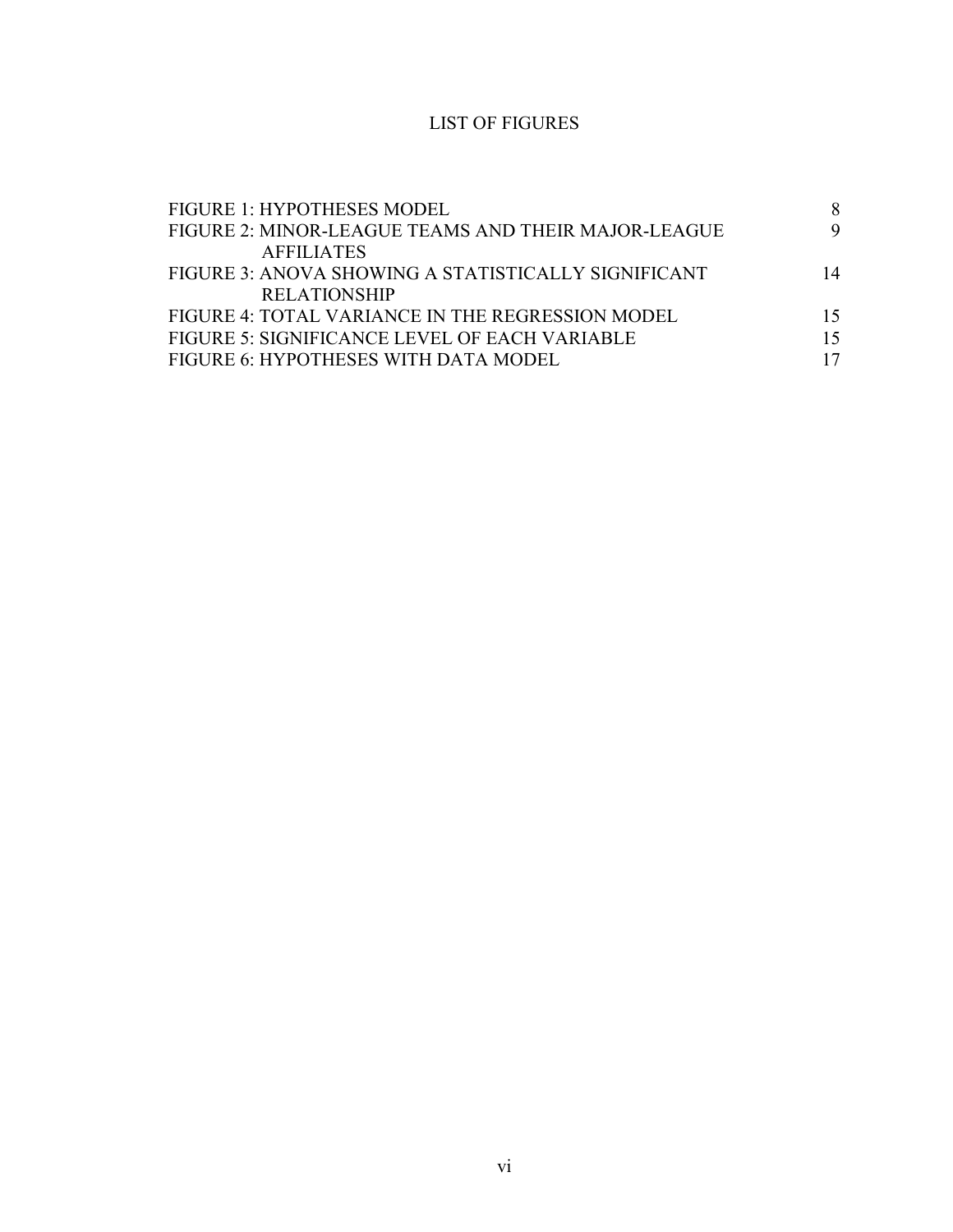#### CHAPTER I

#### INTRODUCTION

This research paper is addressing the question, does proximity from a minorleague team to its major-league affiliate affect attendance? In this research, the minorleague teams are in the Double-A (AA) class, and this is the only class being studied. The question is important because management for a baseball team needs all possible information in order to determine the location for their minor-league team. The purpose of this study is to shed light on how the factor of proximity affects attendance. Many studies have investigated win percentage and environmental factors, which this study does as well, but there are few studies that solely dedicate their research to proximity to the major-league affiliate. In many cases, management is looking to grow their franchises and have high attendance ratings for both the major and minor-league teams. Locating minor-league teams is an important task because there needs to be an interest in baseball in and around the team stadium, and people must be willing to go to the games. This could be the same issue that retail stores face when trying to locate their business. The question how does location affect where people go to buy their goods can be closely related to where does a minor-league team need to be located to have the reap higher attendance?

Going into this research, the thought was that the closer a minor-league baseball team was to its major-league affiliate, the better the attendance. For instance, the Portland Sea Dogs, whose major-league affiliate is the Boston Red Sox, would have higher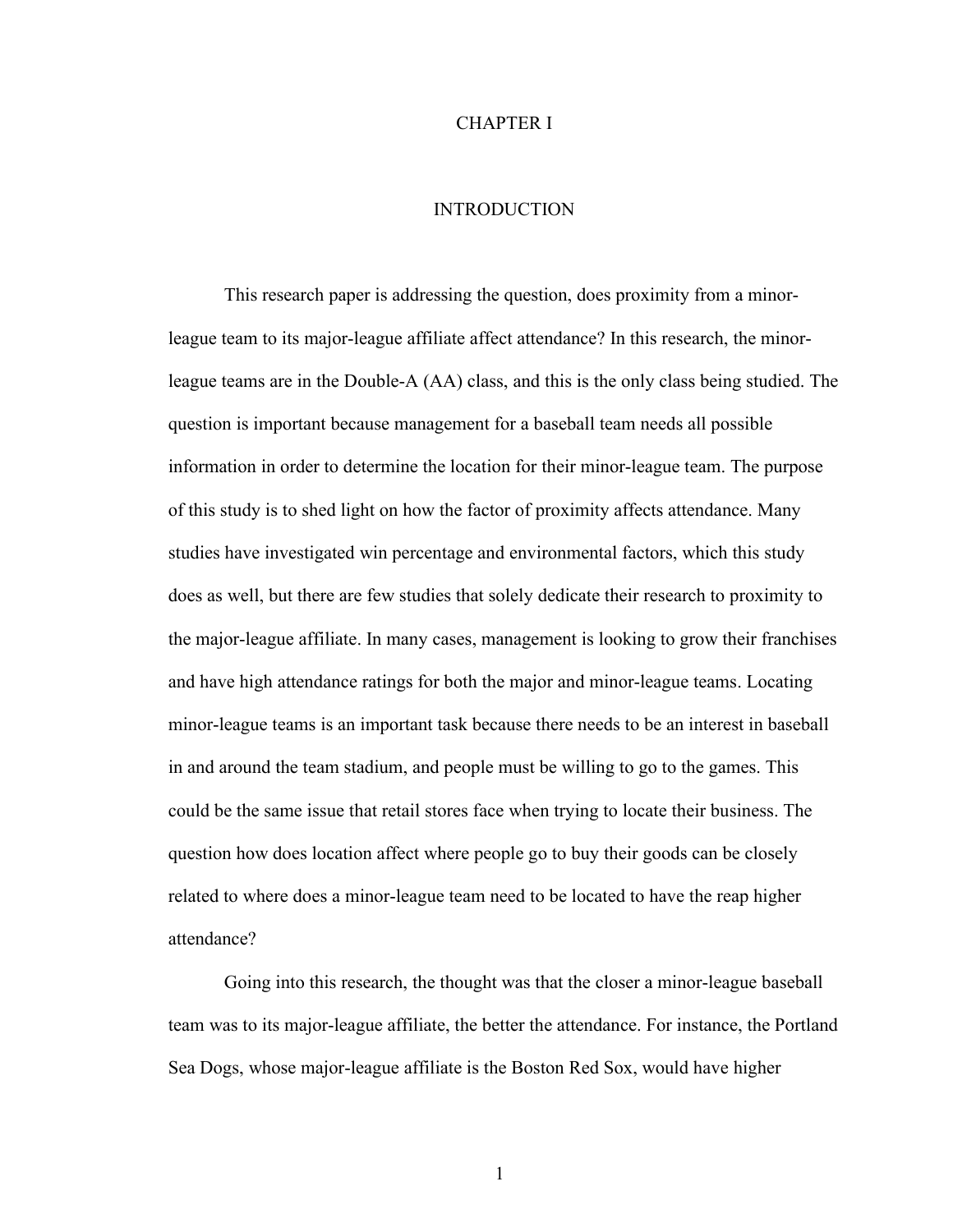attendance than the Richmond Flying Squirrels because their major-league affiliate is the San Francisco Giants. The prediction is that there is more of a fan base if the majorleague and minor-league affiliate teams are geographically close. In order to study this question, an analysis was completed using SPSS. The study suggests that there is an inverse relation between distance (proximity of the minor-league team to its major-league affiliate) and attendance.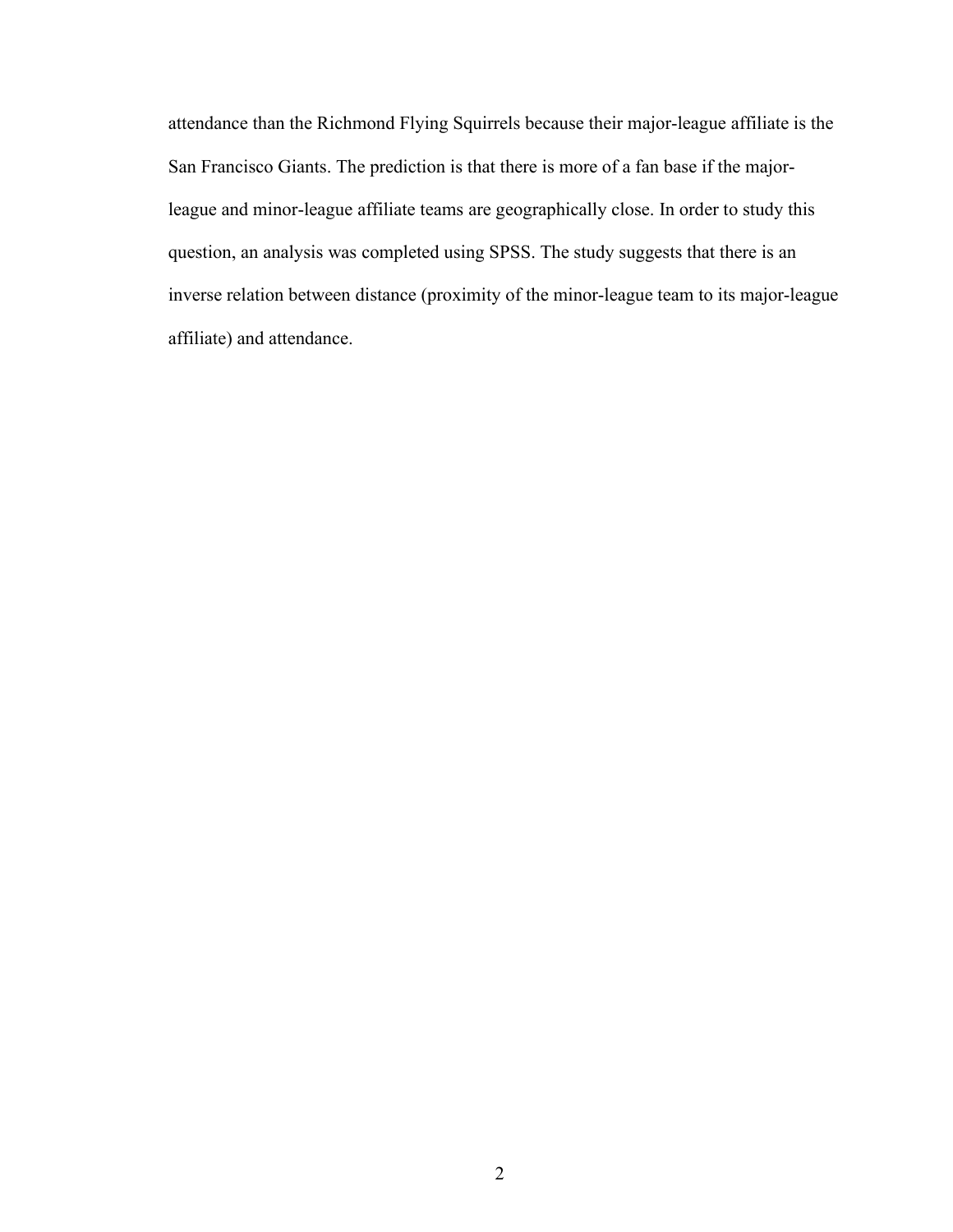#### CHAPTER II

#### LITERATURE REVIEW

The articles to follow are all concerned with the driving factors behind attendance at minor-league baseball games. The consensus from the literature is that there are a few different determinants behind minor-league baseball attendance. Distance from majorleague teams was mentioned as being one of the factors, and thus the location of the team may have an effect on the attendance.

Gitter and Rhoads (2010) reported, using an econometric model, that majorleague baseball teams within 100 miles seem to act as substitutes for the minor-league baseball games and having an association with a winning major-league baseball team has a slight positive effect on attendance. Gitter and Rhoads go on to say though, that the increased prices of major-league tickets positively affects the minor-league team's attendance. In this case, the two groups still act as substitutes, but in favor of the minorleague team. If prices are too high at a major-league game for families to afford, then the minor-league games see an increase in attendance. Major-league and minor-league teams acting as substitutes is also consistent with the research of Gifis and Sommers (2006) because, according to them, minor-league fans take an interest in the roots of baseball.

Relating to the previous findings, the location of the minor-league team can be compared to finding a location for a retail store. According to Runciman (1998), retailers compete with multiple factors, one of them being the geographic location of the store. The other three are pricing, product differentiation, and customer service. Runciman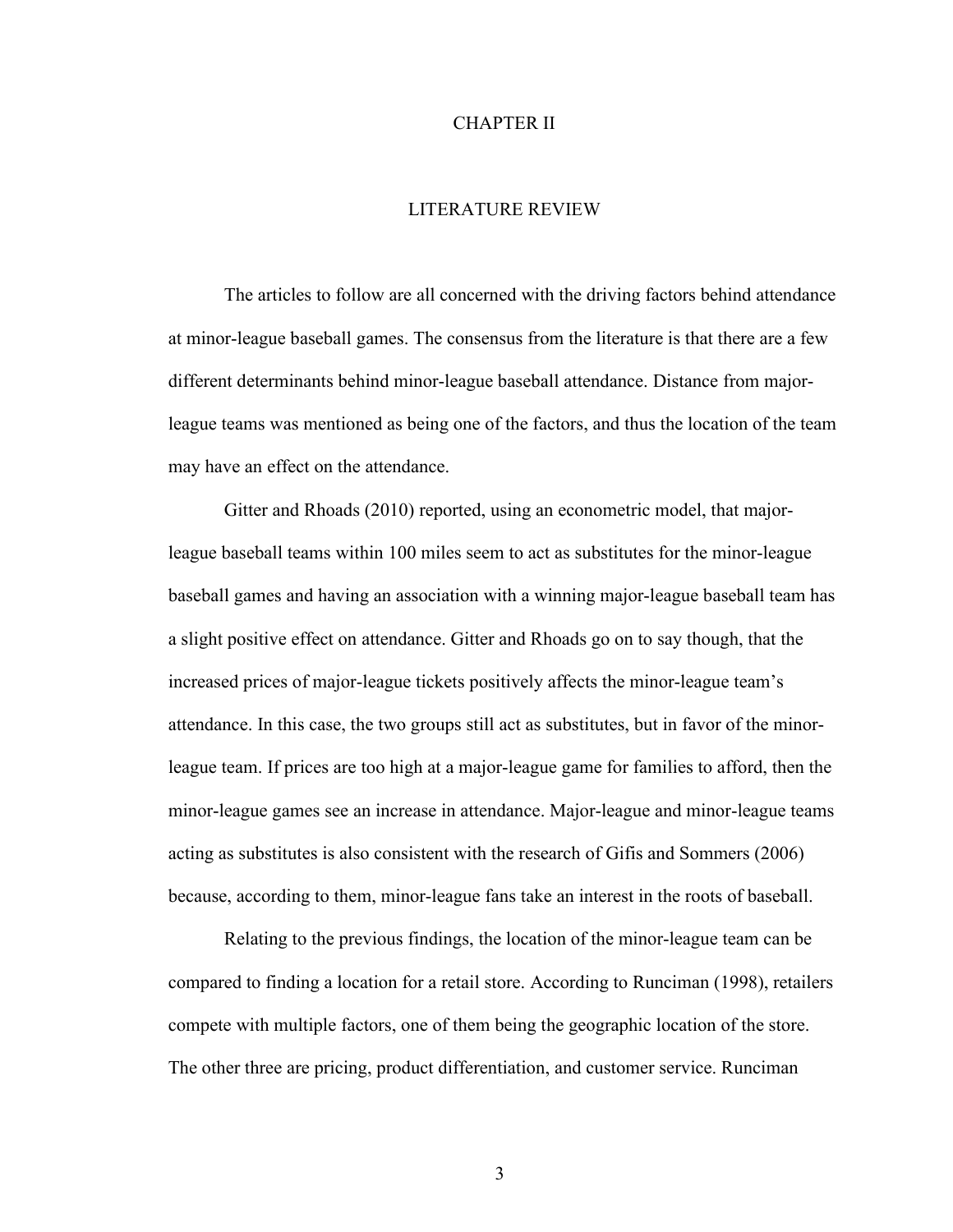argues that no store can compete on just one of these factors, there has to be a combination of all three. According to Jain and Mahajan (1979), Levy and Weitz (2004), and Lits and Rajaguru (2008), they argue that geographic location is more important than the other factors because it can't be reproduced by the competition.

Adding an extra element on top of the distance factor, a city's population and consumers' personal income has an effect on the location of a minor-league team (Daivs, 2006). This article took a look at where to locate minor-league teams in the future. Using a generalized ordered logit model, Davis wanted to understand if minor-league baseball teams were located in the right city for its quality and quantity of the sport. Surprisingly, Davis found that having different sport options did not have a significant effect on attendance. Although, later in the article he states that the further away a minor-league team is from a major-league team increases the class (Double-A, Triple-A, etc.) of the minor-league team because there is less competition for attendance. This is because if fans of a nearby major-league team support the minor-league team whole-heartedly, then they do not need another baseball team in the area. Davis' research determined that locating an upper level minor-league team near a major-league team would not make sense for management because they would be competing for viewership and the fan base.

Being associated with a major-league team though has its benefits. The minorleague team gets brand recognition from being associated with a major-league team (Conley, 2015, Smith, 2013). This brings in fans and instills an interest in them. Interestingly, all classes of minor-league teams benefit from brand recognition, but the different classes have different factors affecting attendance (Paul, Kristin, & Holihan, 2008; Paul, Andrew, & Toma, 2008). The class of baseball is a factor because the higher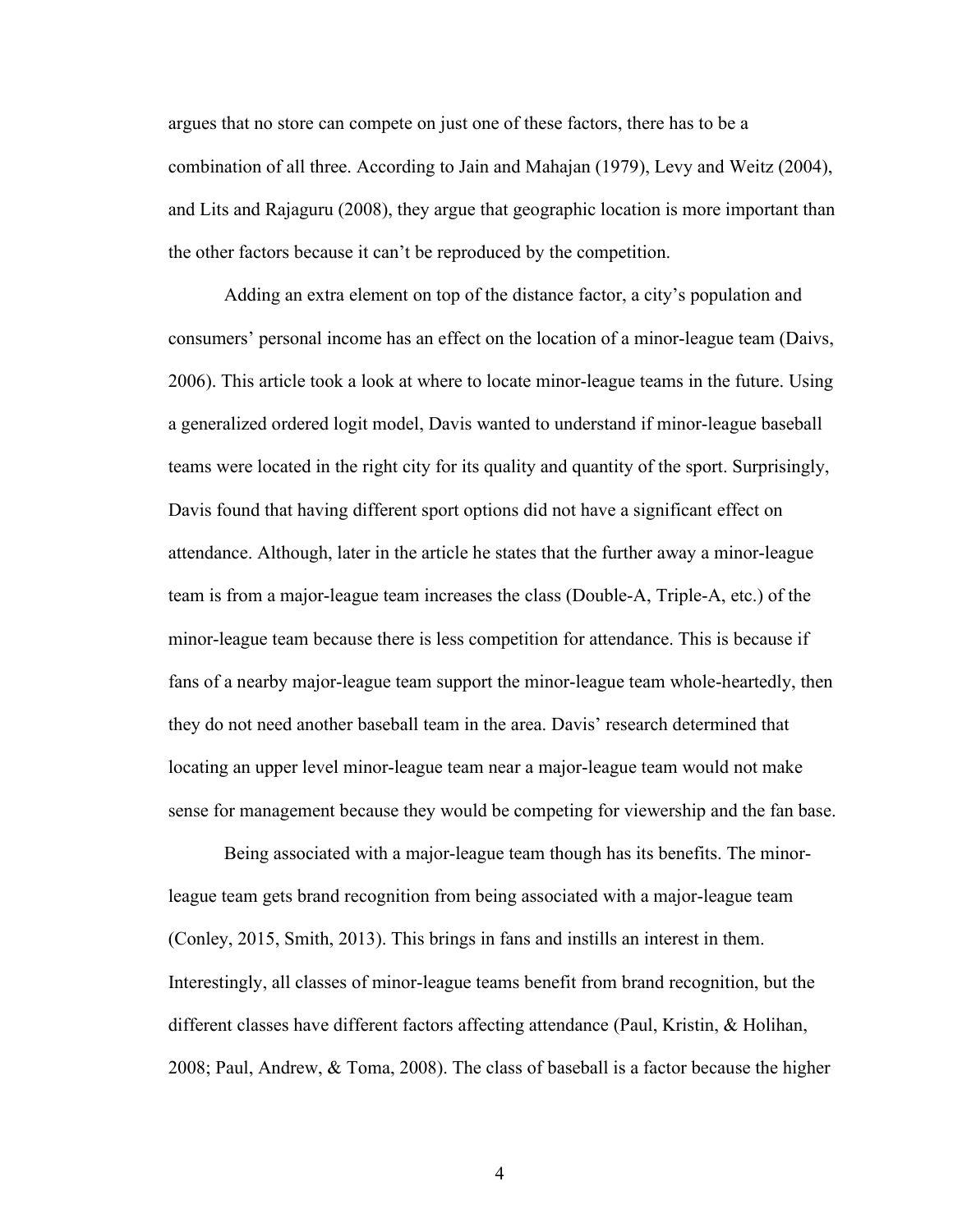the class rank, the more closely it resembles the intensity of play of the big leagues. Having better play would result in more prospective players fans can see. Higher classes of minor-league baseball can more closely relate to the intensity of play in the majorleague. The article ended confirming that all classes of baseball, except Single-A (A) and lower, can be seen as substitutes for major-league baseball because of the type of play fans can see

Major-league baseball has started to geographically concentrate their affiliate teams (Belson, 2009). In the region, there would be a greater demand for baseball, but it could also negatively affect demand because there could be an aspect of cannibalization with the higher class minor-league affiliate teams (Agha & Cobbs, 2017, Rhoads T. A., 2015). Substitutability remains a constant factor in attendance with the higher class minor-league teams. A study conducted on the Cleveland Indians' affiliate, the Lake County Captains, shows that the fans are going to the game because of their affiliation with the Indians (Shobian, 2016). The affiliation is creating a greater demand for this minor-league team, but they are not a higher class of minor-league baseball, even though the team is located close to Cleveland. This team, the Lake County Captions, are classified as A and this may be why there is not a factor of substitutability.

Other research into the effects on attendance at minor-league baseball games comes from Gitter and Rhoads (2010) where their research also looked into the effect of winning. They found that winning does increase attendance at the A and AA level of minor-league teams. Also, they found that at the AA level, home runs are associated positively with attendance. If a team hits a lot of home runs, fans want to go see that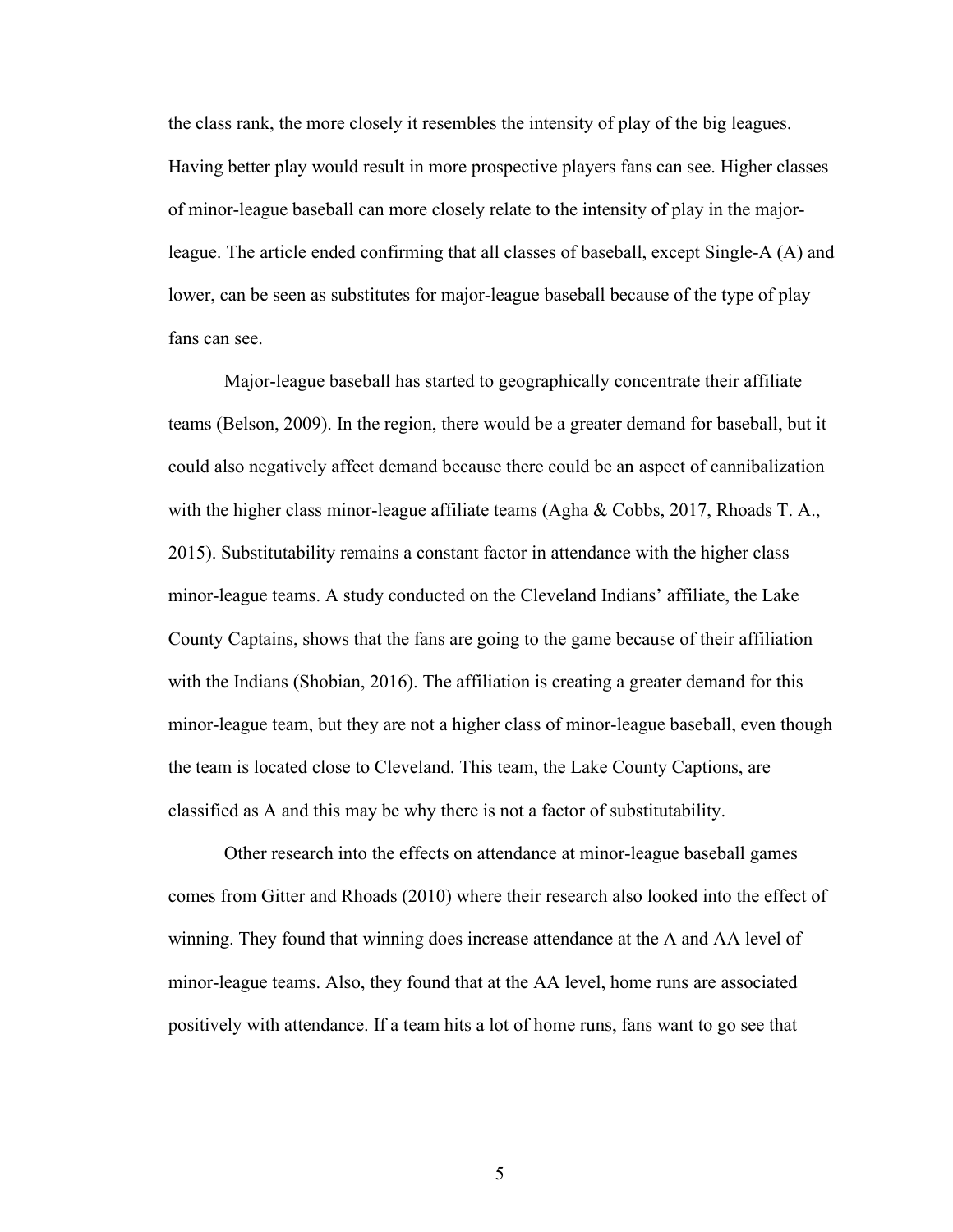team. This is contrary to what Siegfried and Eisenberg (1980) found in their research. They found that winning has no effect on attendance in minor-league baseball.

Finally, another variable that could affect attendance is temperature and weather before the game. A model by Anthony, Kahn, Madison, Paul, and Weinbach (2011) when they studied minor-league baseball attendance in the South Atlantic region. According to their results, sunny days were the days that had the most game attendance. Drizzle had the worst effect on attendance. The reason for such an effect is because days with drizzle were perceived as more of a steady gloomy, rainy day. Warmer days had the most game attendance compared to days with lower temperatures. Wind also played a role in attendance. A light breeze had a positive impact on attendance.

Overall, the research on minor-league attendance was supporting the idea that higher class minor-league teams, when geographically close to a major-league team, act as substitutes. Also, there are mixed reactions to how the winning affects attendance. Temperature and weather seem to have an effect on attendance. This thesis study bases its research from the literature by looking more closely at the relationship between proximity from the minor-league team to its major-league affiliate and attendance, as well as the effect temperature, weather, and win/loss percentage has on attendance. As suggested by Gitter & Rhoads (2010), future research should look into how proximity affects attendance. This is what this thesis research will do.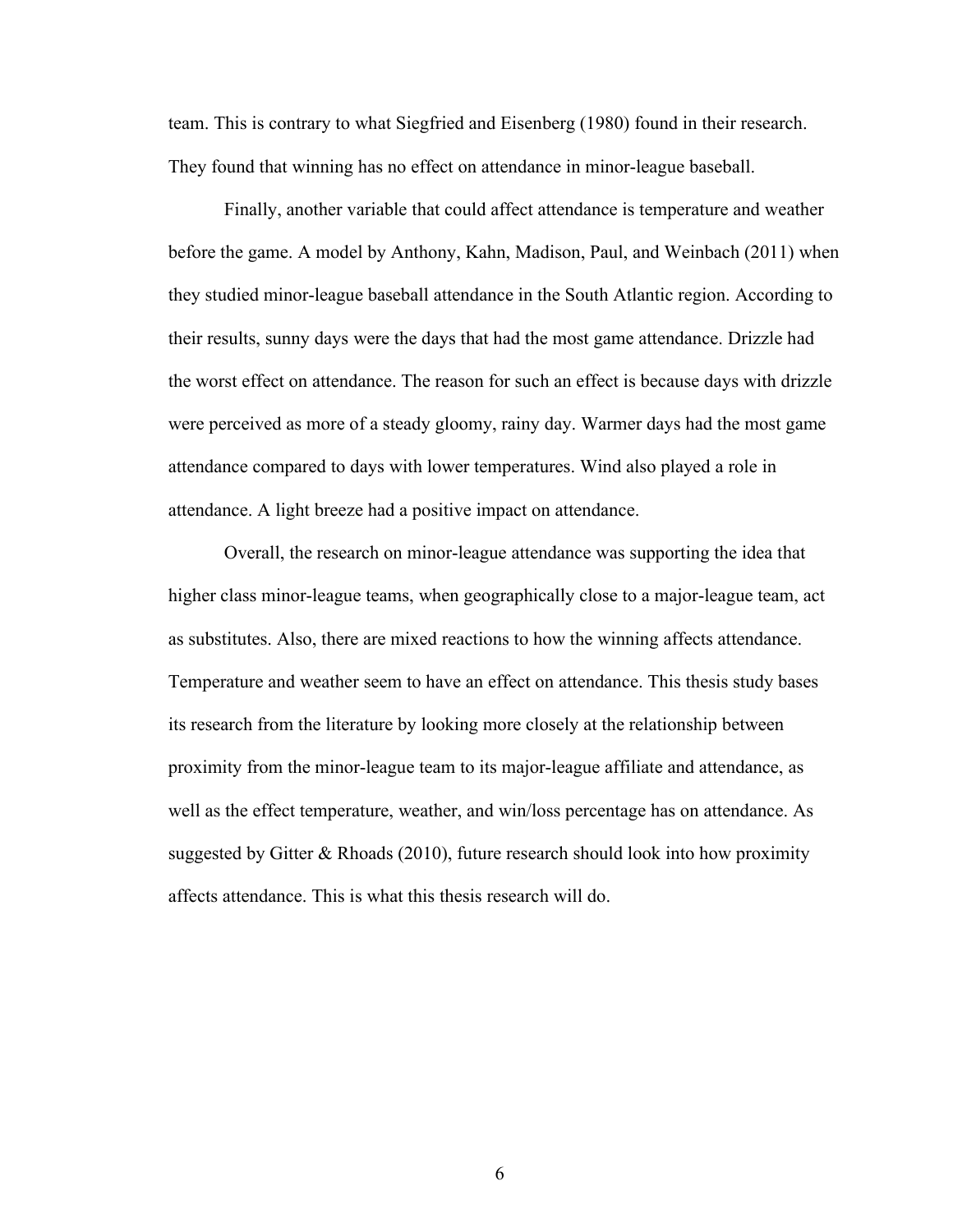#### CHAPTER III

#### THEORETICAL HYPOTHESES

Using the literature as a guide, the three hypotheses begin to emerge. The hypotheses to be studied are as follows:

H1: Increasing proximity to the minor-league team's major-league affiliate will increase attendance at the minor-league team's games.

H2: Increasing the win percentage will increase attendance at the minor-league team's games.

H3: Increasing weather forecasting time will increase attendance at the minor-league team's games.

The first hypothesis concerns distance and was influenced by Gitter and Rhoads (2010) because it was in that piece of literature that they suggested to further research the impact proximity has on attendance. The other two hypotheses were developed through the literature as well. It was also suggested by Gitter and Rhoads (2010) that a winning major-league team can influence the attendance of the minor-league affiliate. Looking at the win percentage of the minor-league team may prove to have its own effect on the team.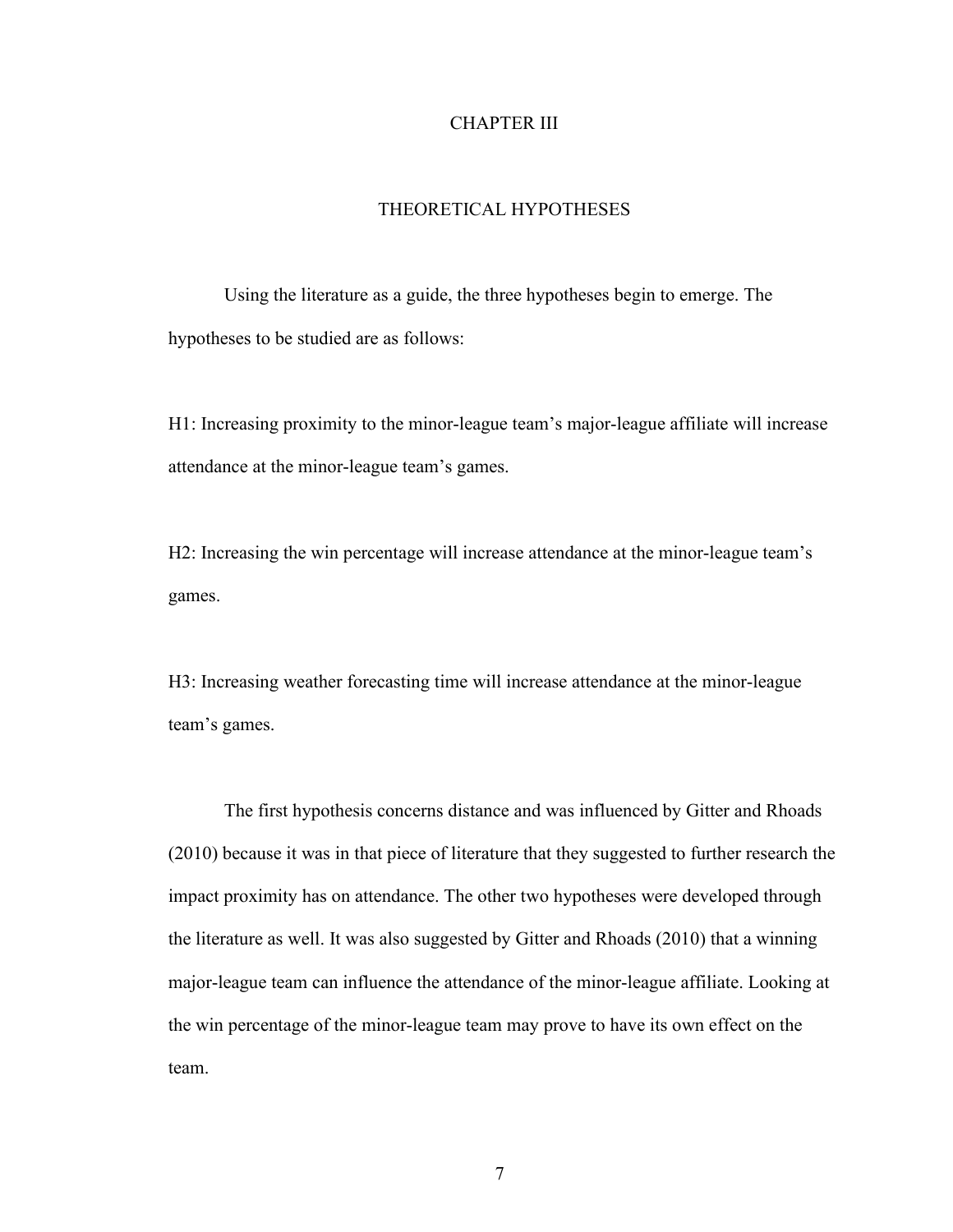Figure 1 is a visual representation of the hypothesized effects on attendance.



(Figure 1: Proposed model)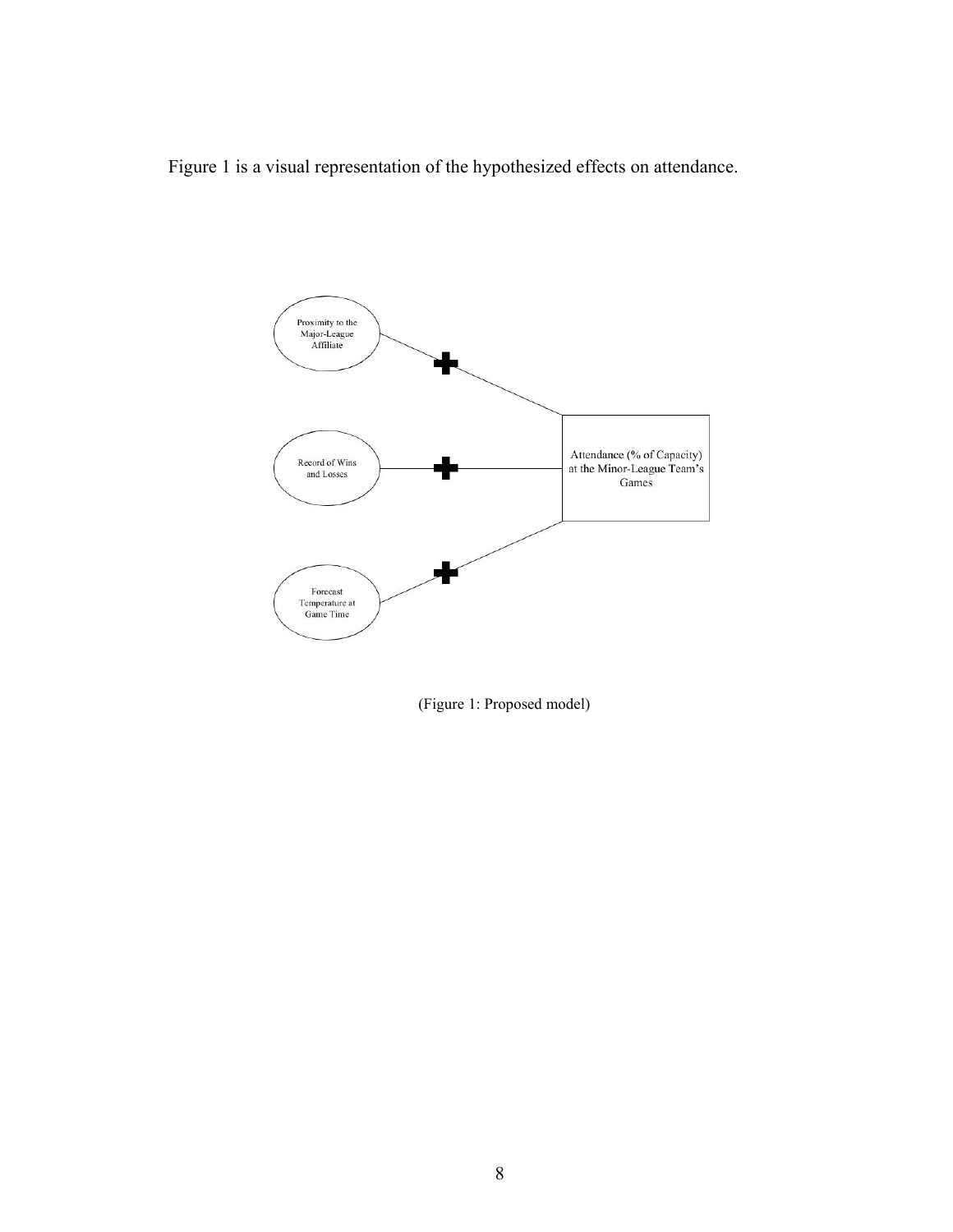# CHAPTER IV

# CONCEPTUAL FRAMEWORK & DATA

#### Research Method

The data was collected through milb.com. Data was collected on all the games in the eastern league of AA baseball for the 2017 season. The sample size is twelve teams, as that is how many teams there are in the eastern league. Figure 2 shows all the minorleague teams that data was collected on and their major-league affiliate.

| <b>Minor-League Team</b>         | <b>Major-League Affiliate</b> |
|----------------------------------|-------------------------------|
| <b>Portland Sea Dogs</b>         | <b>Boston Red Sox</b>         |
| <b>Reading Fightin Phils</b>     | Philadelphia Phillies         |
| <b>Akron RubberDucks</b>         | Cleveland Indians             |
| Altoona Curve                    | <b>Pittsburgh Pirates</b>     |
| <b>Harrisburg Senators</b>       | <b>Washington Nationals</b>   |
| <b>Hartford Yard Goats</b>       | <b>Colorado Rockies</b>       |
| <b>Richmond Flying Squirrels</b> | San Francisco Giants          |
| Erie SeaWolves                   | <b>Detroit Tigers</b>         |
| <b>Bowie Baysox</b>              | <b>Baltimore Orioles</b>      |
| <b>Binghamton Rumble</b>         |                               |
| Ponies                           | <b>New York Mets</b>          |
| <b>Trenton Thunder</b>           | New York Yankees              |
| New Hampshire Fisher Cats        | <b>Toronto Blue Jays</b>      |

(Figure 2: Minor-league teams and their major-league affiliates)

The data from the box scores of every game was logged into an excel spreadsheet and then was converted to an SPSS file, in order to run the regression analyses. All the variables were examined to see if the distribution of each variable was skewed. Skewness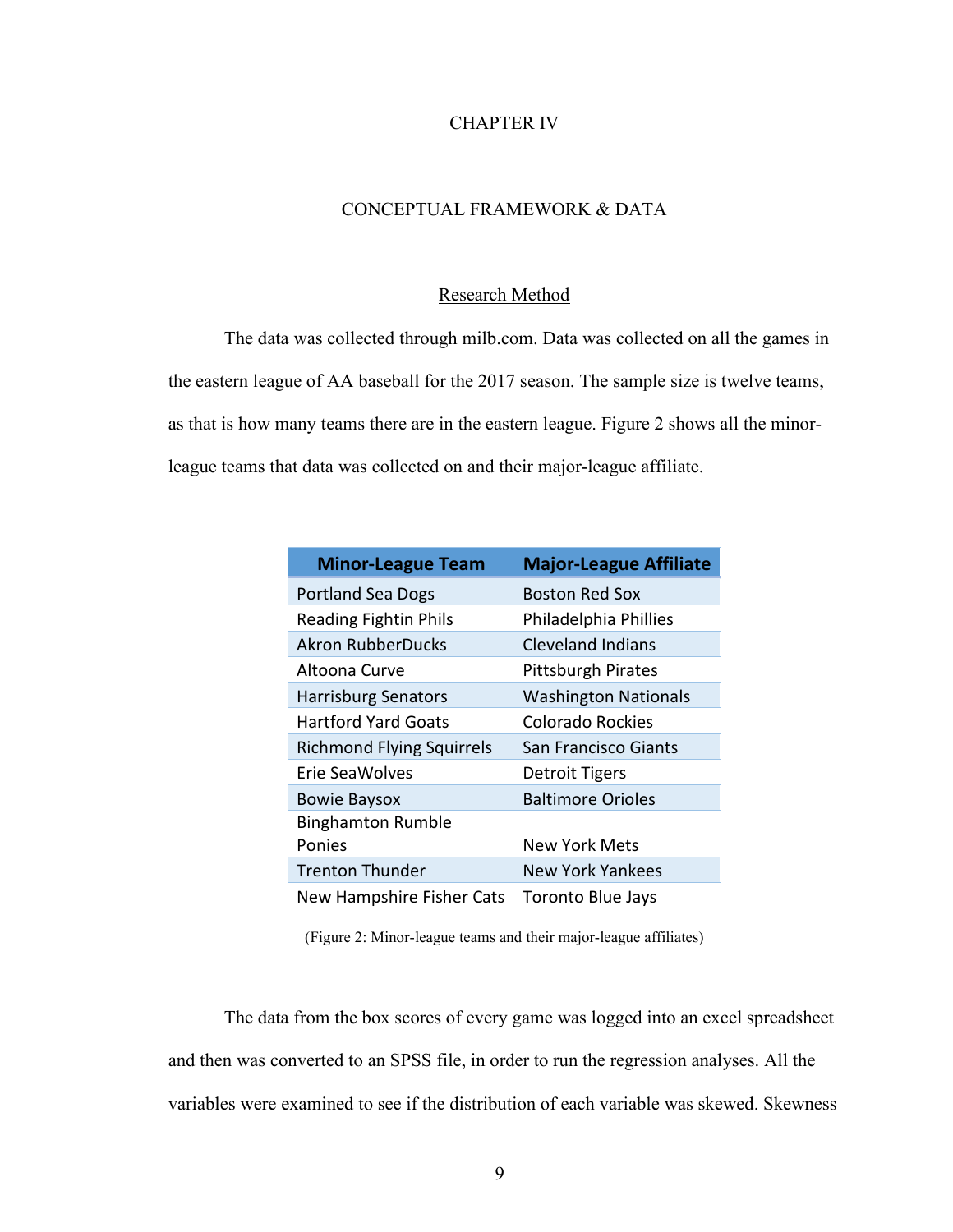is defined as plus or minus 2. All but one variable was acceptable to use in the regression. Home team distance was skewed and thus it had to be transformed.

#### Variables

The dependent variable is attendance percentage. This variable means that it is comprised of dividing the game attendance by the stadium capacity. In doing this, it allows the comparison of small and large stadiums. The independent variables are stadium capacity, win/loss percentage, temperature, time, home team distance, weekday vs. weekend 2, summer vs. not summer, precipitation vs. no precipitation 2, home team population, and distance from any major-league team. The following paragraphs will describe each variable.

Stadium capacity is the capacity of each minor-league team's stadium. This variable was added in this model because it can capture the fact that the stadiums do not have the same capacity. It may affect the attendance in some way. If stadiums do not have the same space then it might be harder for those with larger stadiums to fill up.

Win/loss percentage is the winning percentage for each minor-league team on a given game day. When a consumer goes to buy a ticket for a game, they are able to see how the team is performing. This may play a role in their decision to go to the game. That is why this variable is included in the study.

Temperature was added in this model to control for environmental factors. People may be hesitant to go to a game if the temperature is below a certain point and they may be more likely to go to a game if the temperature is higher. This variable is the subject of hypothesis 3 (H3), which is why the variable is part of the regression.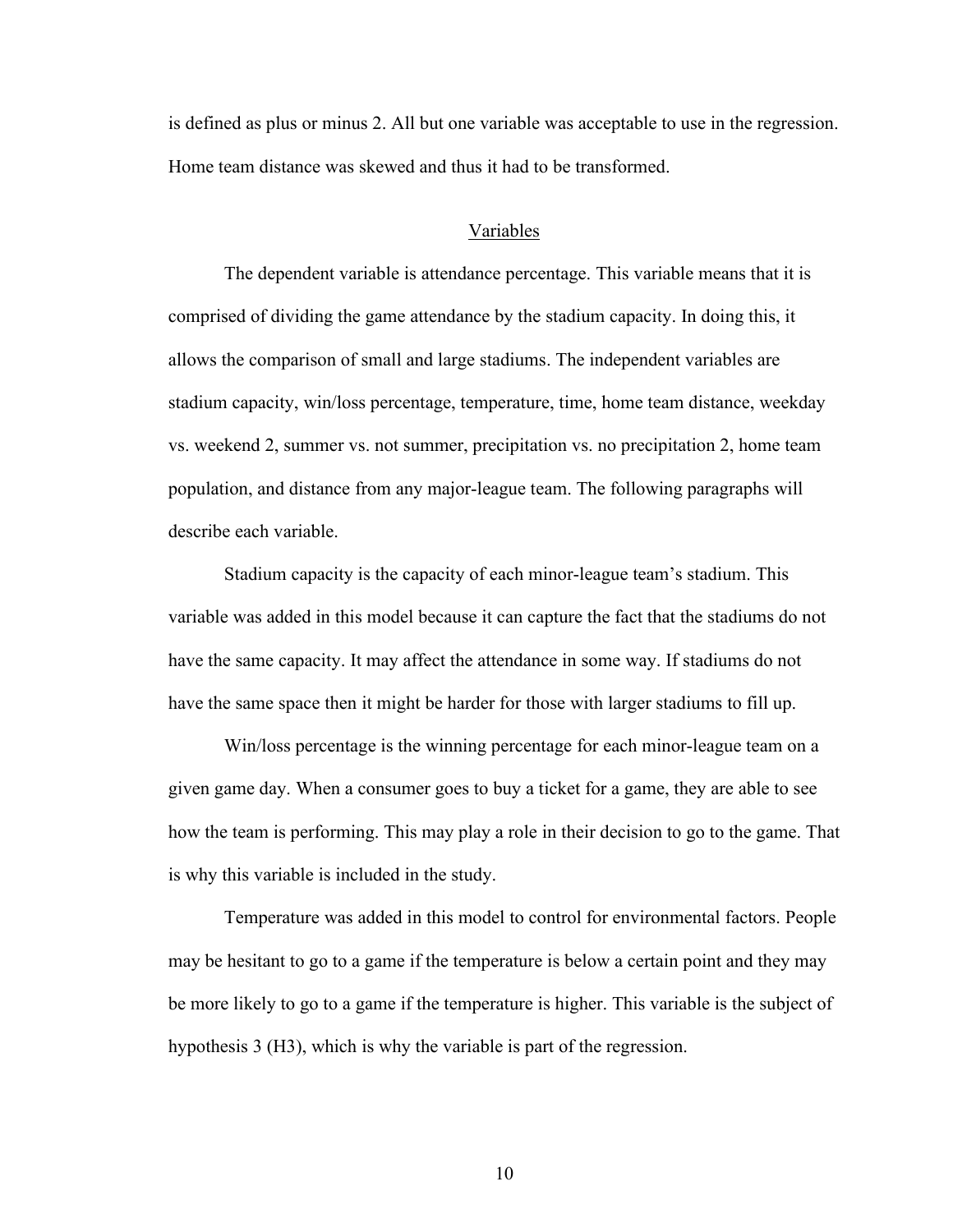Time was added in this model to again, control for environmental factors. Games either start in the afternoon or evening, and this may play a role in how people decide to go to a game. This is why it is included in the regression, to see time has an effect on attendance.

Home team distance is in this model because it is the main variable for hypothesis 1 (H1) is concerned with. This variable is controlling for how far away each minor-league team is from its major-league affiliate. The variable first had to be transformed because it was heavily skewed. If the variable is skewed, then the regression analysis can not run efficiently because the calculations in the regression are based on the mean of the variable. Therefore, home team distance was transformed to normalize its distribution restring the value of the mean as an indicator of central tendency for the variable. If this variable is significant and the beta is positive, then increasing distance will be associated with increasing attendance, conflicting with H1.

Weekday versus weekend 2 was included in this model so that there would be a control for when the games occur. This variable considers Fridays and Saturdays as the weekend and everything else as a weekday. On the weekday, people are normally at work or kids are in school. During the weekend, most people are not working and have more free time. The variable is looking to see if there is a time of week that has an effect on attendance. This was treated as a dummy variable. A dummy variable is a variable that is used to represent subgroups of a sample. The variable gives values of 0 or 1 to indicate whether there is a categorical effect. In this case, the variable was testing Fridays and Saturdays as one variable and all other weekdays as another variable. There are two other variations of this variable. Weekday vs. weekend 1 considers Saturdays and Sundays as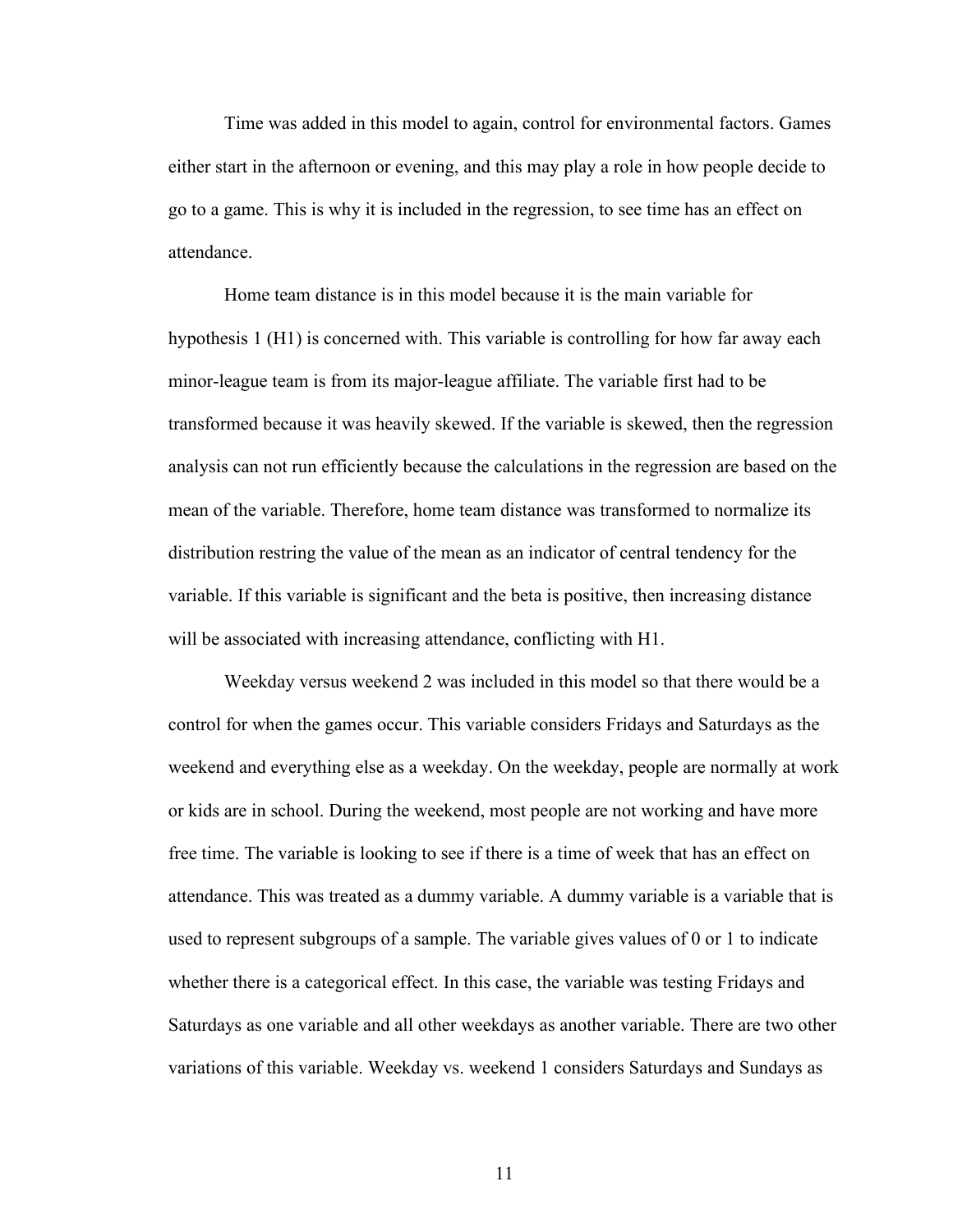the weekend and everything else as a weekday. Weekday vs. weekend 3 considers Fridays, Saturdays, and Sundays as the weekend and everything else as a weekday. Weekday vs. weekend 2 is the variable that was chosen for this model but there will be a discussion of the other two variables later in the findings.

Summer vs. not summer is a variable that consists of the months June through September as summer months and April and May as non-summer months. During the summer months, kids are out of school and people take vacation time, while during the non-summer months, kids are in school and people are less likely to take vacation. This dummy variable was included in the model to control for the date of the game relative to the season.

Precipitation vs. no precipitation 2 is another variable controlling for environmental factors. It considers partly cloudy, sunny, and clear as being good weather and everything else as not good. This is a dummy variable, and there's one other variation. Precipitation vs. no precipitation 1 considers partly cloudy, sunny, clear, and overcast as being good weather and everything else as not good. Precipitation vs. no precipitation 1 will be discussed further on in the findings, but for now, precipitation vs. no precipitation 2 was used in the model.

Home team population was included in the model to control for the minor-league team's city population. It was suggested by Davis (2006) and Paul, Weinbach, and Toma (2008) that population of the city has an effect on attendance. Including this in the model will help paint a picture of the many variables that affect attendance. This variable also serves as a control for the differences in market characteristics.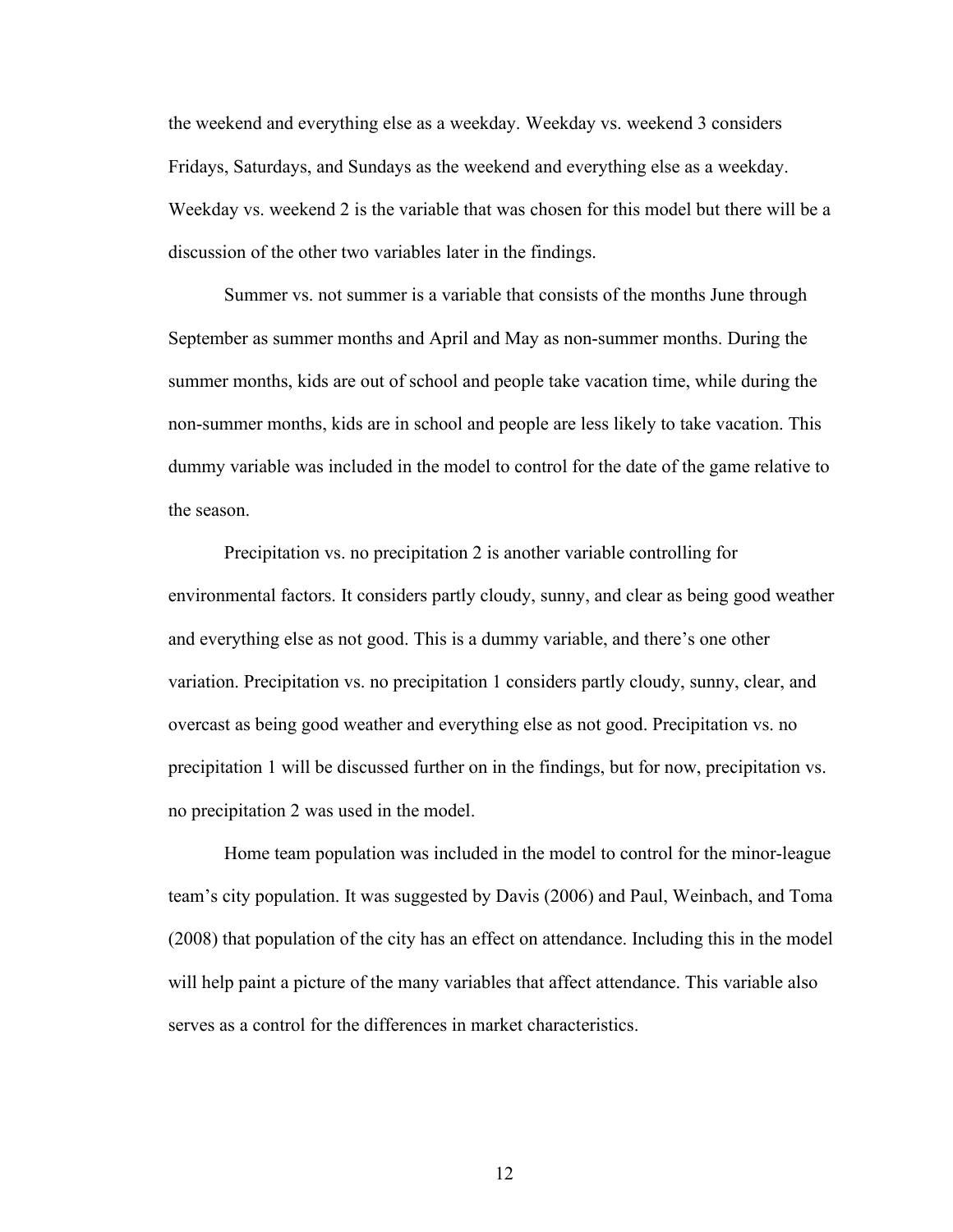The variable distance from any major-league team was added in because there may be an effect on attendance if there are any major-league teams around the minorleague team, not just their major-league affiliate. If there was an affect from any majorleague team, not just their affiliate, then that would mean that minor-league baseball and major-league baseball would be competing for attendance.

# Analysis

SPSS was used to analyze the variables and data. Using a confidence level of 95% in the analysis meant that if a significance was smaller than .05, then it was found to be statistically significant, and if the significance was larger than .05, then it was found to be statistically insignificant. This means that there is a 1 in 20 chance that the findings are the result of random sampling error. The analyses that were run were regression analyses. A regression analysis is based on correlation and examines associations between variables. The analyses looked at how the variables together affected the dependent variable, attendance percentage, and to see how much of the variance was being explained by all of the variables.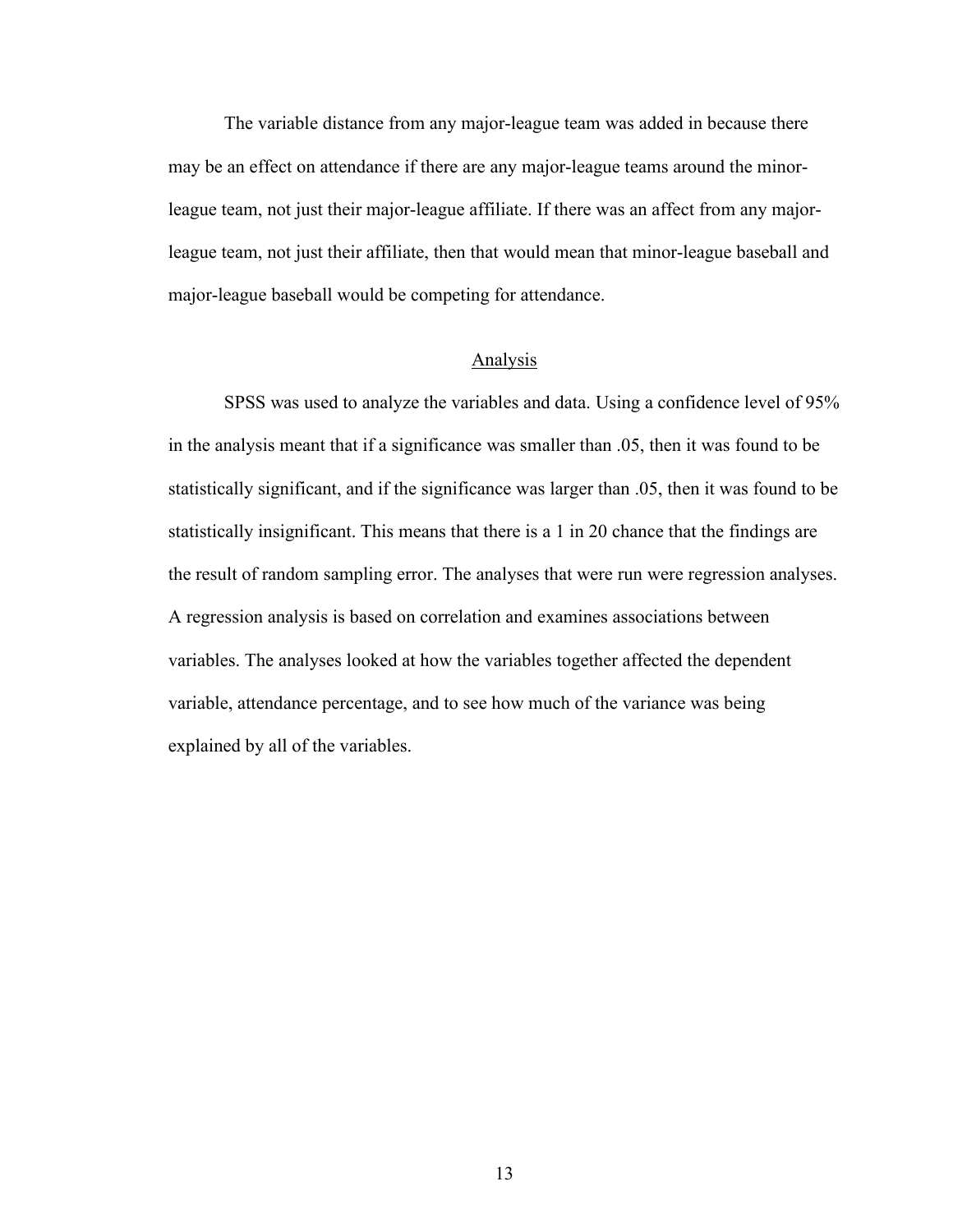# CHAPTER V

#### FINDINGS

The variables that were tested in Model 1 were stadium capacity, win/loss percentage, temperature, time, home team distance, summer versus not summer, home team population, distance from any major-league team, weekday versus weekend 2, and precipitation versus no precipitation 2. The ANOVA shows that there is a statistically significant relationship between the set of independent variables and the dependent variable. Figure 3 details the ANOVA.

| <b>AIVUVA</b> |            |                   |     |             |        |                   |  |  |
|---------------|------------|-------------------|-----|-------------|--------|-------------------|--|--|
| Model         |            | Sum of<br>Squares | df  | Mean Square |        | Sig.              |  |  |
|               | Regression | 180835.270        | 10  | 18083.527   | 39.533 | .000 <sup>b</sup> |  |  |
|               | Residual   | 352218.550        | 770 | 457.427     |        |                   |  |  |
|               | Total      | 533053.820        | 780 |             |        |                   |  |  |

**ANOVA**<sup>a</sup>

a. Dependent Variable: Attendance %

b. Predictors: (Constant), Precip vs. No Precip 2, HT Population, Weekday vs. Weekend 2, Win/Loss %, Distance from any Marjor League Team, Time,<br>Summer vs. Not Summer 1, Stadium Capacity, Temp, HTDistance\_Log

(Figure 3: ANOVA showing a statistically significant relationship)

In the regression, the data is representing about 33% of the variance. This means that all

the variables being tested explain about 33% of the variation in attendance.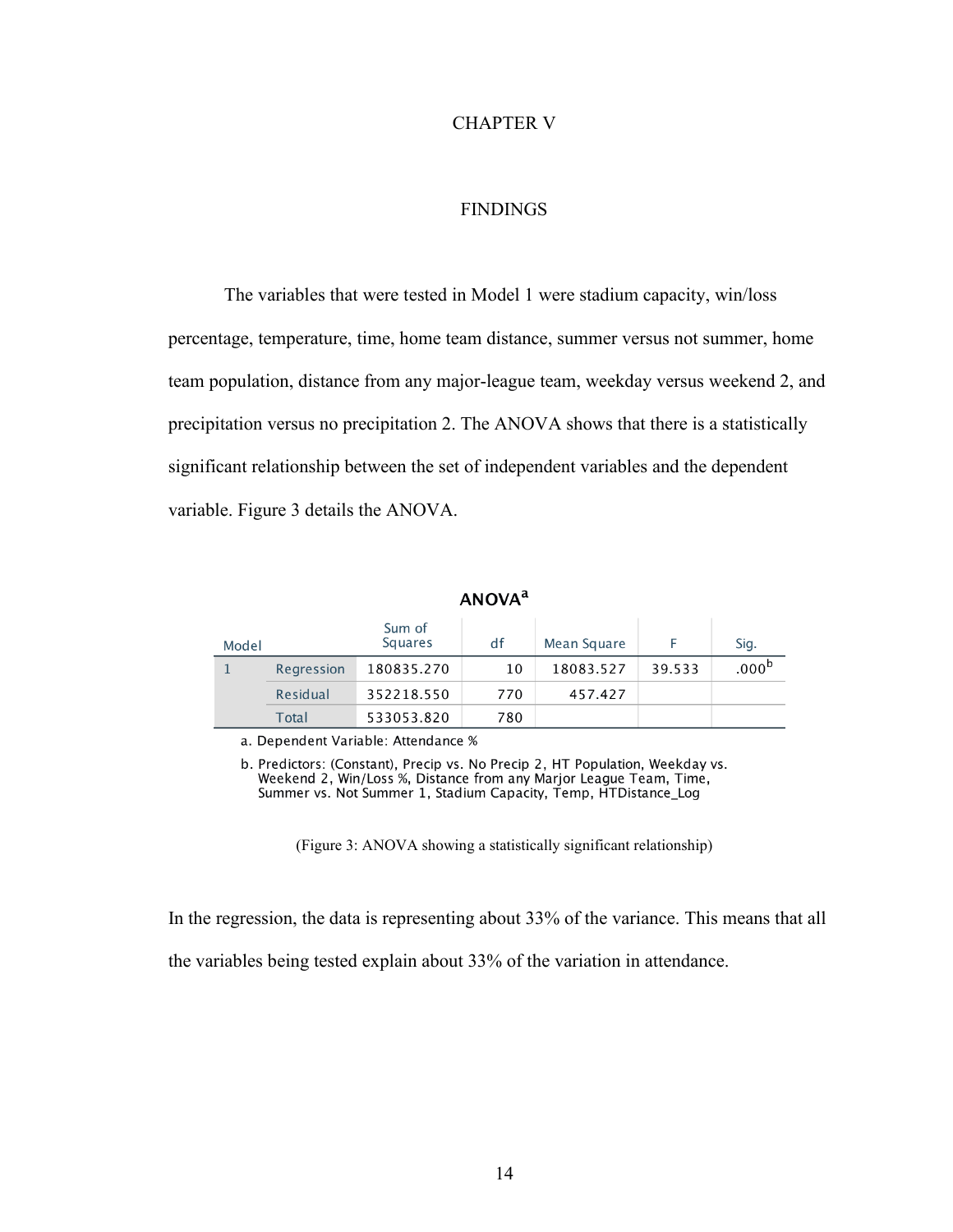| Model |                   | R Square | Adjusted R<br>Square | Std. Error of<br>the Estimate |
|-------|-------------------|----------|----------------------|-------------------------------|
|       | .582 <sup>a</sup> | .339     | .331                 | 21.3875%                      |
|       |                   |          |                      |                               |

Model Summary<sup>b</sup>

a. Predictors: (Constant), Precip vs. No Precip 2, HT Population, Weekday vs. Weekend 2, Win/Loss %, Distance from any Marjor League Team, Time, Summer vs. Not Summer 1, Stadium Capacity, Temp, HTDistance\_Log

b. Dependent Variable: Attendance %

(Figure 4: Total variance in the regression model)

Figure 5 takes a closer look at the data.

a. Dependent Variable: Attendance %

|              | Coefficients <sup>a</sup>               |                                    |            |                              |           |              |            |         |                                |           |            |
|--------------|-----------------------------------------|------------------------------------|------------|------------------------------|-----------|--------------|------------|---------|--------------------------------|-----------|------------|
|              |                                         | <b>Unstandardized Coefficients</b> |            | Standardized<br>Coefficients |           | Correlations |            |         | <b>Collinearity Statistics</b> |           |            |
| Model        |                                         | B                                  | Std. Error | Beta                         | t         | Sig.         | Zero-order | Partial | Part                           | Tolerance | <b>VIF</b> |
| $\mathbf{1}$ | (Constant)                              | 80.978                             | 10.438     |                              | 7.758     | .000         |            |         |                                |           |            |
|              | <b>Stadium Capacity</b>                 | $-.007$                            | .001       | $-.352$                      | $-10.416$ | .000         | $-.281$    | $-.351$ | $-.305$                        | .752      | 1.329      |
|              | Win/Loss %                              | .141                               | .081       | .053                         | 1.751     | .080         | .126       | .063    | .051                           | .940      | 1.064      |
|              | Temp                                    | .301                               | .098       | .119                         | 3.061     | .002         | .217       | .110    | .090                           | .563      | 1.775      |
|              | Time                                    | .000                               | .000       | $-.150$                      | $-4.788$  | .000         | $-.008$    | $-.170$ | $-.140$                        | .871      | 1.148      |
|              | <b>HTDistance Log</b>                   | 8.923                              | 1.871      | .207                         | 4.768     | .000         | .244       | .169    | .140                           | .454      | 2.201      |
|              | Summer vs. Not<br>Summer 1              | 13.887                             | 2.034      | .255                         | 6.827     | .000         | .297       | .239    | .200                           | .614      | 1.627      |
|              | <b>HT Population</b>                    | $5.640E - 5$                       | .000       | .119                         | 3.026     | .003         | .137       | .108    | .089                           | .557      | 1.796      |
|              | Distance from any<br>Marjor League Team | $-.121$                            | .025       | $-.189$                      | $-4.917$  | .000.        | .034       | $-.174$ | $-.144$                        | .582      | 1.719      |
|              | Weekday vs. Weekend 2                   | 16.867                             | 1.745      | .297                         | 9.668     | .000.        | .248       | .329    | .283                           | .908      | 1.101      |
|              | Precip vs. No Precip 2                  | 4.642                              | 3.119      | .050                         | 1.488     | .137         | $-.071$    | .054    | .044                           | .768      | 1.303      |

(Figure 5: Significance level of each variable)

Stadium capacity is significant at .000, with a beta of -.352. This means that the smaller the stadium, the higher the attendance. Temperature is significant at .002, with a beta of .119. This means that the higher the temperature, the higher the attendance. This variable can coincide with the summer versus not summer variable. Summer versus not summer is significant at .000, with a beta of .255. Games in the summer time have higher attendance than games in the non-summer months. Time is also significant at .000, with a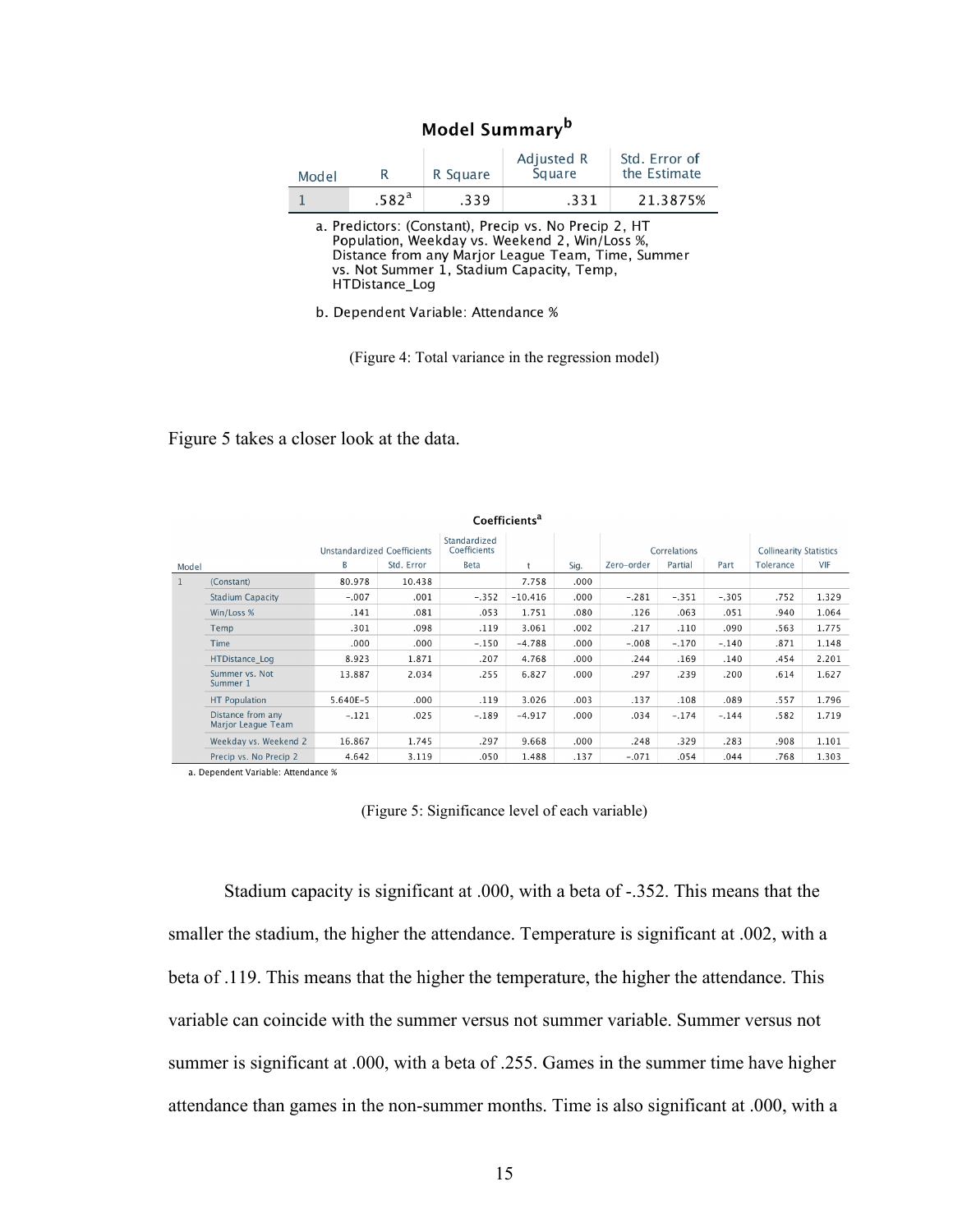beta of -.150. This means that games played later in the day draw a smaller attendance than games played earlier in the day. Home team distance is significant at .000. The variable has a positive beta (.207), meaning that the farther away a team is from its major-league affiliate, the higher the attendance. Home team population is significant at .003, with a beta of .119. This means that the markets with larger populations will enjoy higher attendance at their games, which corroborates Davis' research (2010). Distance from any major-league team is significant at .000, with a beta of -.189. This means that having any major-league team near a minor-league team tends to reduce attendance at the minor-league team's games. Finally, weekday versus weekend 2 is significant at .000, with a beta of .297. Games played on the weekend enjoy higher attendance than games played during the week.

When compared to the hypotheses, the data can be explained by the following figure.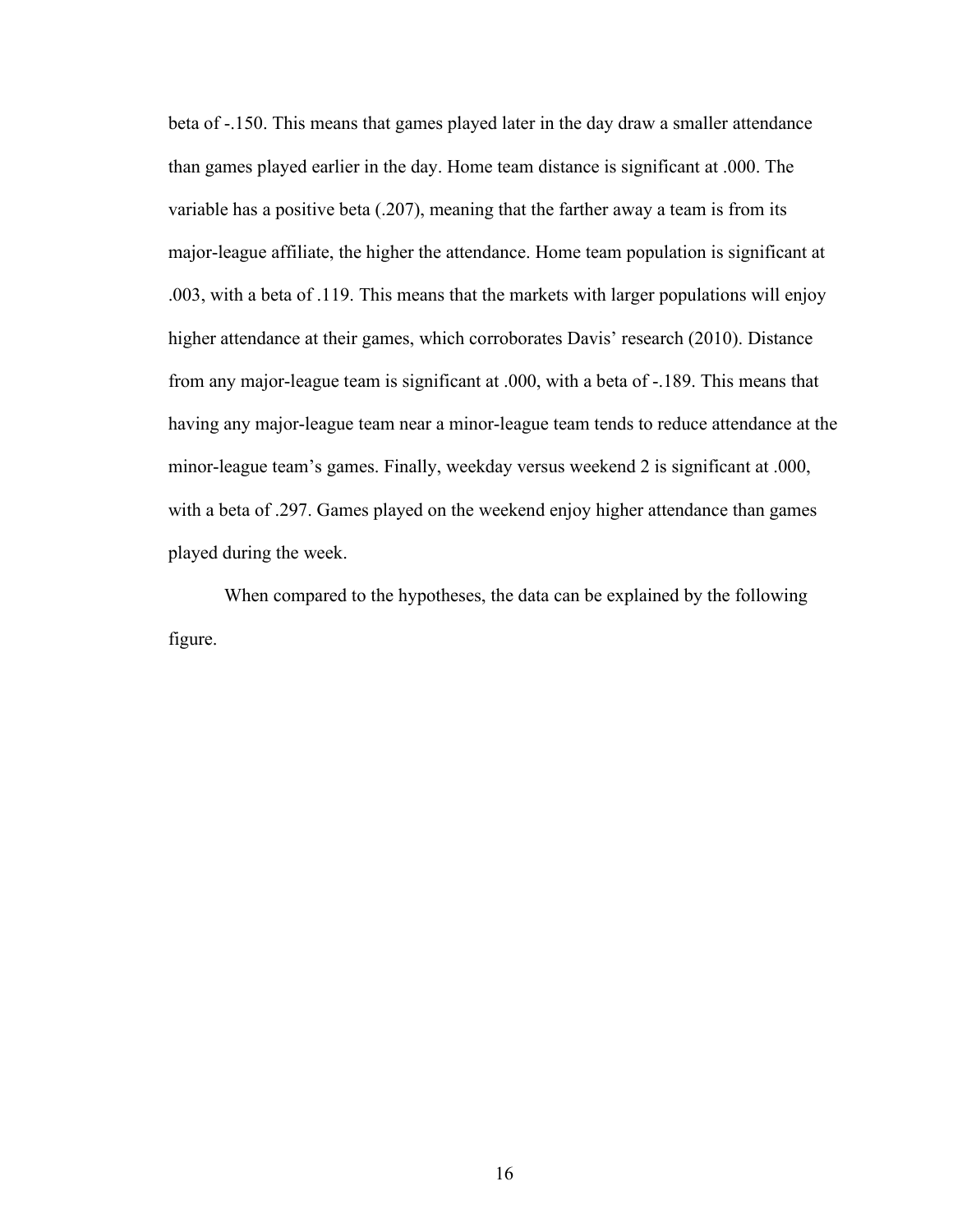

(Figure 6: Hypotheses with data model)

There were two variables that did not play a role in affecting the attendance of minor-league baseball games. Win/loss percentage was not significant using a 95% confidence level. This means that the winning record of the minor-league baseball team does not influence attendance at a significant level. Also, precipitation versus no precipitation 2 was not significant using a 95% confidence level. This means that the weather forecast did not have a significant effect on attendance.

To clarify what was mentioned in the previous section about two dummy variables, the variables weekday versus weekend 2 and precipitation versus no precipitation 2 were chosen over their dummy variable counterparts because they provided the most leverage in explaining attendance. Weekday versus weekend 1 was a significant variable, but when run through the regression analysis, the R-square was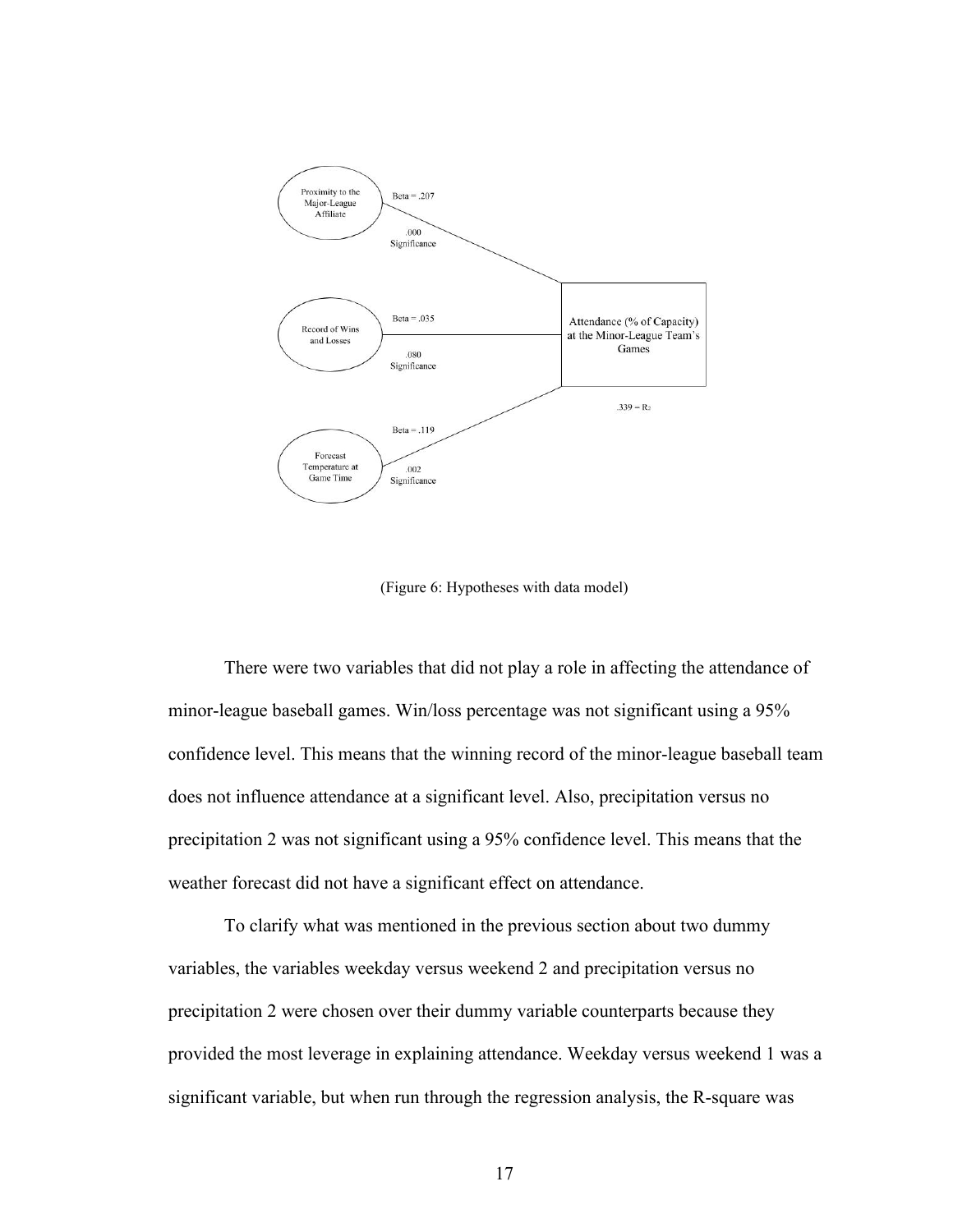lower than .331. Precipitation versus no precipitation 1 was not significant, using a 95% confidence level, and it was never in a regression analysis that had a higher adjusted Rsquare than .331.

The data was also tested for multi-collinearity. According to an academic reference (Braunstein, 2007), to test for multi-collinearity the tolerance value can be examined. If the tolerance is less than .1, then there is reason to do further research. The results found in this regression did not have a tolerance value of less than .1. Therefore, there is no reason to do further research into multi-collinearity.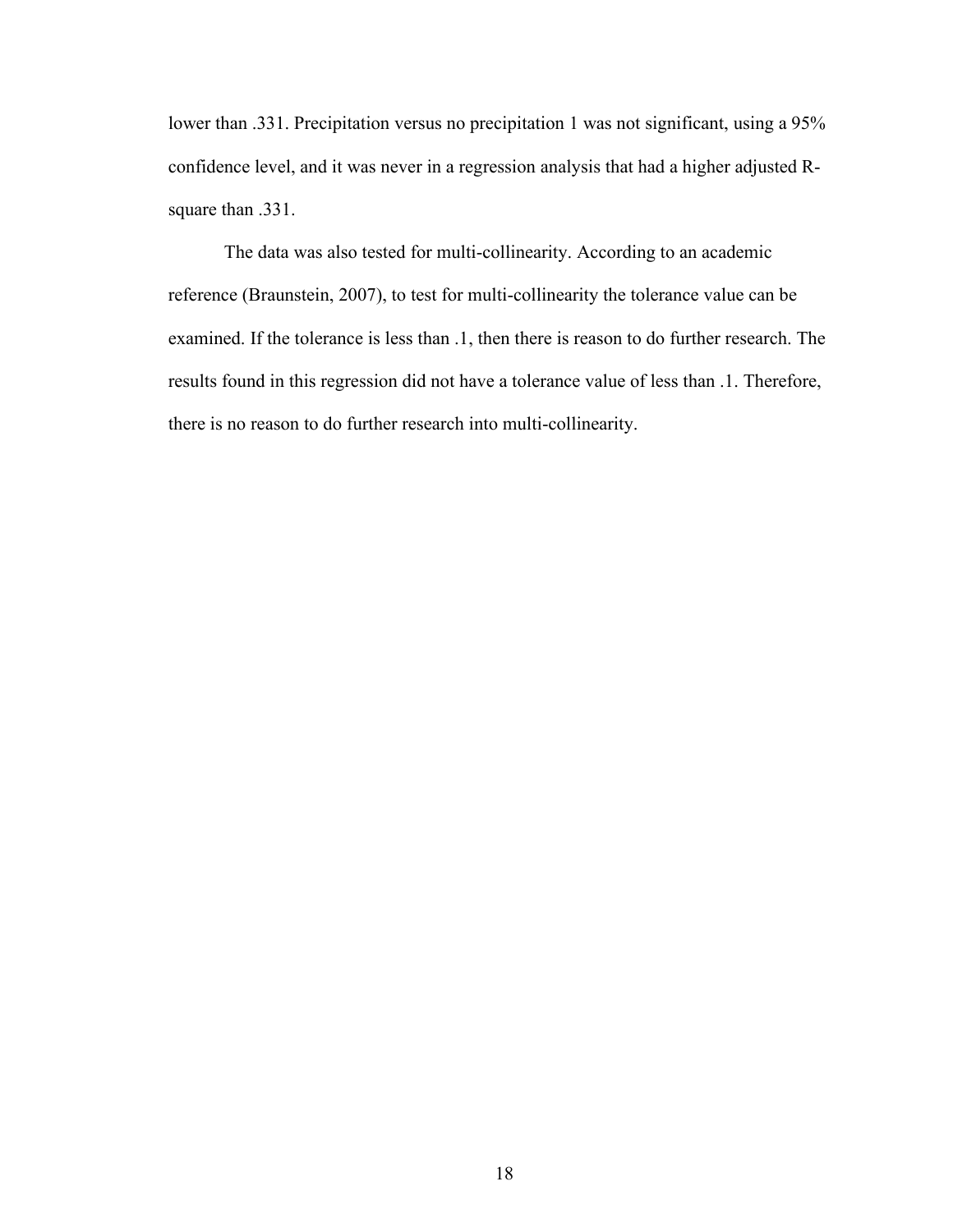#### CHAPTER VI

#### CONCLUSIONS & DISCUSSION

#### **Conclusions**

For the first hypothesis (H1), the closer proximity to the major-league affiliate, the greater attendance, the data suggests that this hypothesis is not supported by the data. The variable (home team distance) is significant, but the beta is positive. This suggests that increasing distance between the minor-league team and it major-league affiliate is associated with increasing attendance. When the major-league affiliate and the minorleague team are further apart, then there is a higher attendance. This may be because of substitution, as suggested by Agha and Cobbs (2017) and Rhoads (2015). The type of play fans see at higher level minor-league games is comparable to that of the majorleague games. This may be why fans would decide to go to a major-league game over the minor-league game.

For the second hypothesis (H2), the record of wins and losses (win/loss percentage) did not have a significant effect on attendance. In the regression, using a 95% confidence level, the variable was not statistically significant. This means that the fans of minor-league baseball in the AA league are not encouraged or discouraged to go to a game by the win/ loss record. If the win/loss record is not important, this may imply that the minor-league games serve more as entertainment for fans.

For the third hypothesis (H3), the forecasted temperature at the time of the game was significant in the studied regression. This means that fans are more likely to go to a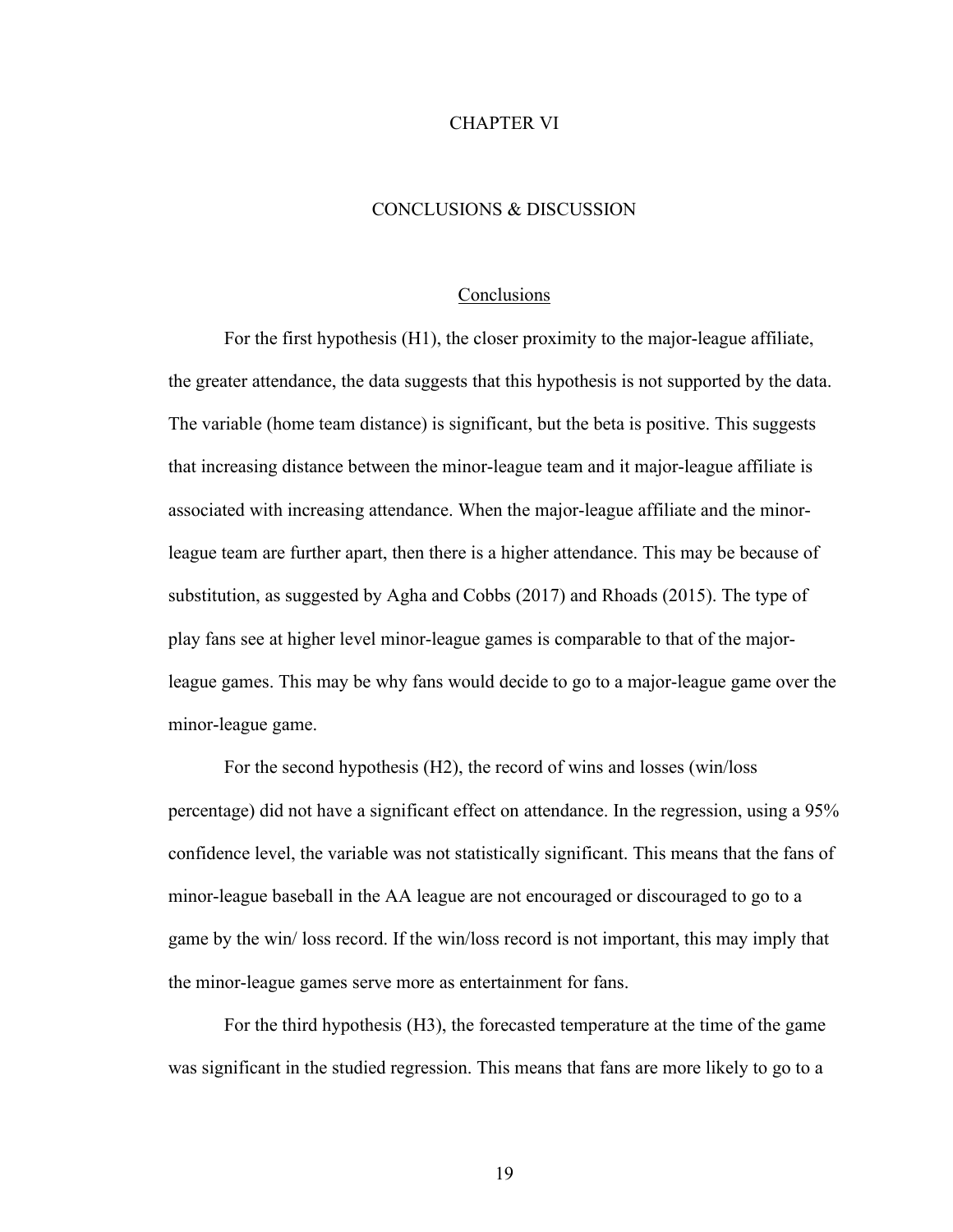game when the weather is nicer. The variable temperature can coincide with the variable summer versus not summer, since during the summer months people are more likely to go to the games than the non-summer months. This finding was insightful, but teams already know that when the weather is cooler, people are less likely to want to sit outside and watch a game. What the finding does do is solidify the fact that attendance is affected by the temperature and environmental factors.

# Implications for Locating Minor-League Teams

It can be implied from this research that locating higher level minor-league teams close to major-league teams will not help drive attendance. It can also be implied that locating a minor-league team is just as important as locating a retail store. As a store location helps drive sales, a location for a minor-league team affects attendance. The teams will act as substitutes and the major-league team will cannibalize attendance at the minor-league games because people can see the famous players and better performances. If major-league baseball teams are taking away attendance from minor-league baseball teams, then it could also be implied that other major-league sports teams could be competing for attendance with minor-league teams. Locating a minor-league team outside of the vicinity of the major-league teams, but still within a reasonable distance so that the minor-league team's attendance is less affected may be ideal. Determining exactly what the distance is will require further investigation.

#### Implications for Researchers

The implications for researchers are that there is more to investigate when looking into what drives baseball attendance. The data showed that the major-league teams act as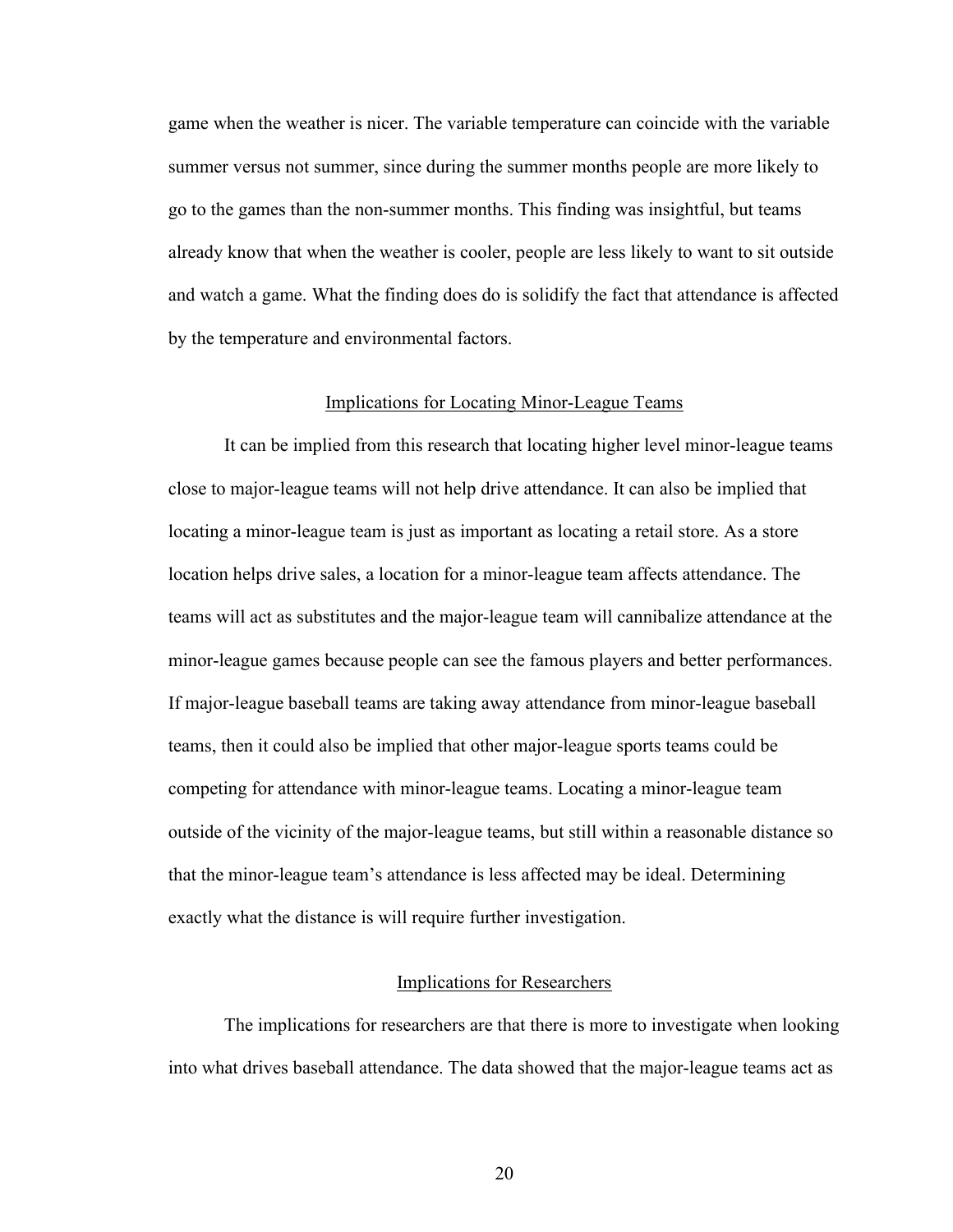substitutes for the minor-league teams. The cannibalization of attendance at minor-league games associated with close proximity to a major-league team may be true in other sports where minor-league farm clubs groom players for major-league play, for example basketball or hockey. This would require more research.

#### Limitations of the Current Research

The first limitation of this research is that the data on which this research is based is limited to the twelve eastern league teams in AA baseball. No data was taken from other minor-league level teams, such as Triple-A or Single-A. Also, the data was taken from the previous baseball season. If there was interest in looking for a trend over multiple years, then adding more seasons would give a lot more data. In the future, the limitations might be that teams have moved or that the dynamic of the minor-league system may change. Not all sports have this type of sophisticated minor-league system.

#### Future Research

For future research, the parent team and relocation could be an area to be investigated further. Relocating could have a major effect on demand because that team no longer has its fan base and has to rebuild its image with a new team. Teams also might have to be sure that a minor-league team doesn't switch affiliations to a rival team of its former major-league affiliate. Rivalries are big in sports, and they may have an effect on attendance and demand for a certain team.

Another idea for further research could be to look into how all major sporting teams in an area affect attendance on each other. Not just how major-league and minorleague baseball teams affect each other's attendance, but how all the teams affect the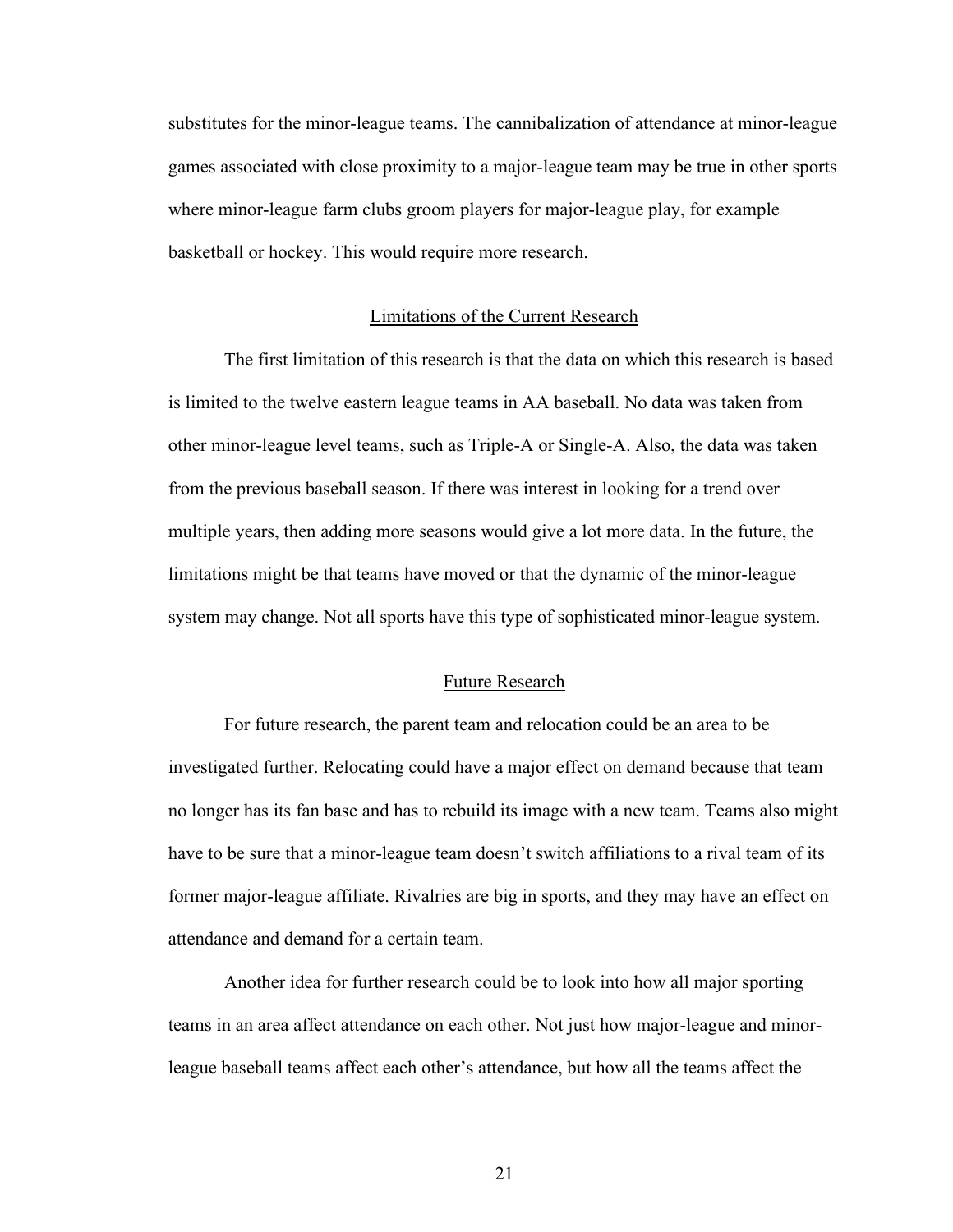attendance on one another. This would give more insight on how to locate teams. Also, it would give management an idea of how many customers they lose per game to other sporting events. This may help in their marketing strategy to help bring in new fans for their team.

Finally, the last idea for future research stems from the research done in this thesis. The conclusion drawn from the research was that minor-league teams located too close to major-league teams were negatively influencing attendance. Another research project could look to determine if there is a potential for a threshold, beyond which further distancing the major-league affiliate from the minor-league team no longer increases attendance at the minor-league games. That is, there may be a point beyond which the teams no longer compete for attendance at their games. This could be an area of focus because once again, this information would be important to know when management is trying to locate a team.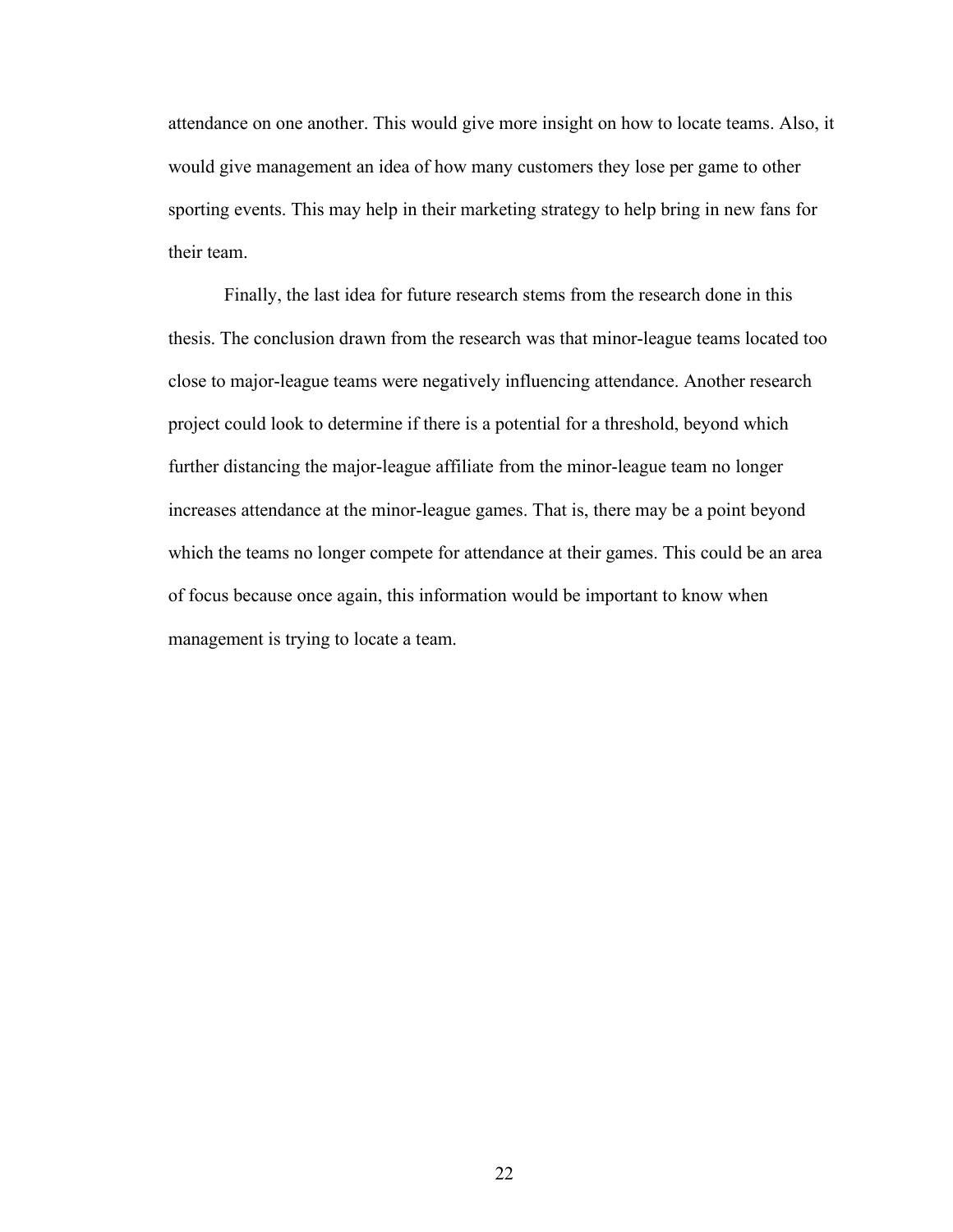#### BIBLIOGRAPHY

- Agha, N., & Cobbs, J. (2017). Is the Grass Greener? Switching Costs and Geographic Proximity in the High Status Affiliations of Professional Baseball. *Managerial & Decision Economics, 38*(2), 95-108.
- Anthony, T., Kahn, T., Madison, B., Paul, R., & Weinbach, P. (2011, December). *Similarities in fan preferences for minor-league baseball across the American southeast.* Retrieved from College Research Center: https://surface.syr.edu/researchcenter/1
- Belson, K. (2009, August 22). *Down on the Farm, Wherever That May Be This Season*. Retrieved from The New York Times: https://www.nytimes.com/2009/08/22/sports/baseball/22minors.html
- Braunstein, J. W. (2007). *Identifying Multicollinearity in Multpile Regression Statistics Help for Dissertation Students & Researchers*. Retrieved from ResearchConsultation.com: http://www.researchconsultation.com/multicollinearity-regression-spsscollinearity-diagnostics-vif.asp
- Conley, W. C. (2015). Top of the Order: Modeling the Optimal Locations of Minor League Baseball Teams. *Undergraduate Economic Review, 11*(1), Article 9.
- Daivs, M. C. (2006, November). Called up to the Big Leagues: An Examination of the Factors Affecting the Location of Minor League Baseball Teams. *Internation Journal of Sport Finance, 1*(4), 253-264.
- Gifis, S. L., & Sommers, P. M. (2006, December). Promotions and Attendance in Minor League Baseball. *Atlantic Economic Journal, 34*(4), 513-514.
- Jain, A. K., & Mahajan, V. (1979). Evaluating the Competitive Environment in Retailing Using Multiplicative Competitive Interactive Model. *Research in Marketing, 2*.
- Levy, M., & Weitz, B. A. (2004). *Retailing Management.* New York: McGraw-Hill.
- Lits, R., & Rajaguru, G. (2008). Does Small Store Location Matter? A Test of Three Classic Theories of Retail Location. *Journal of Small Business and Entrepreneurship*.
- Minor League Baseball. (2017, November). *League Scoreboard*. Retrieved from Minor League Baseball: http://www.milb.com/scoreboard/index.jsp?cid=&lid=113&org=&sc=&sid=milb  $&t$ =league $&$ ymd=20170406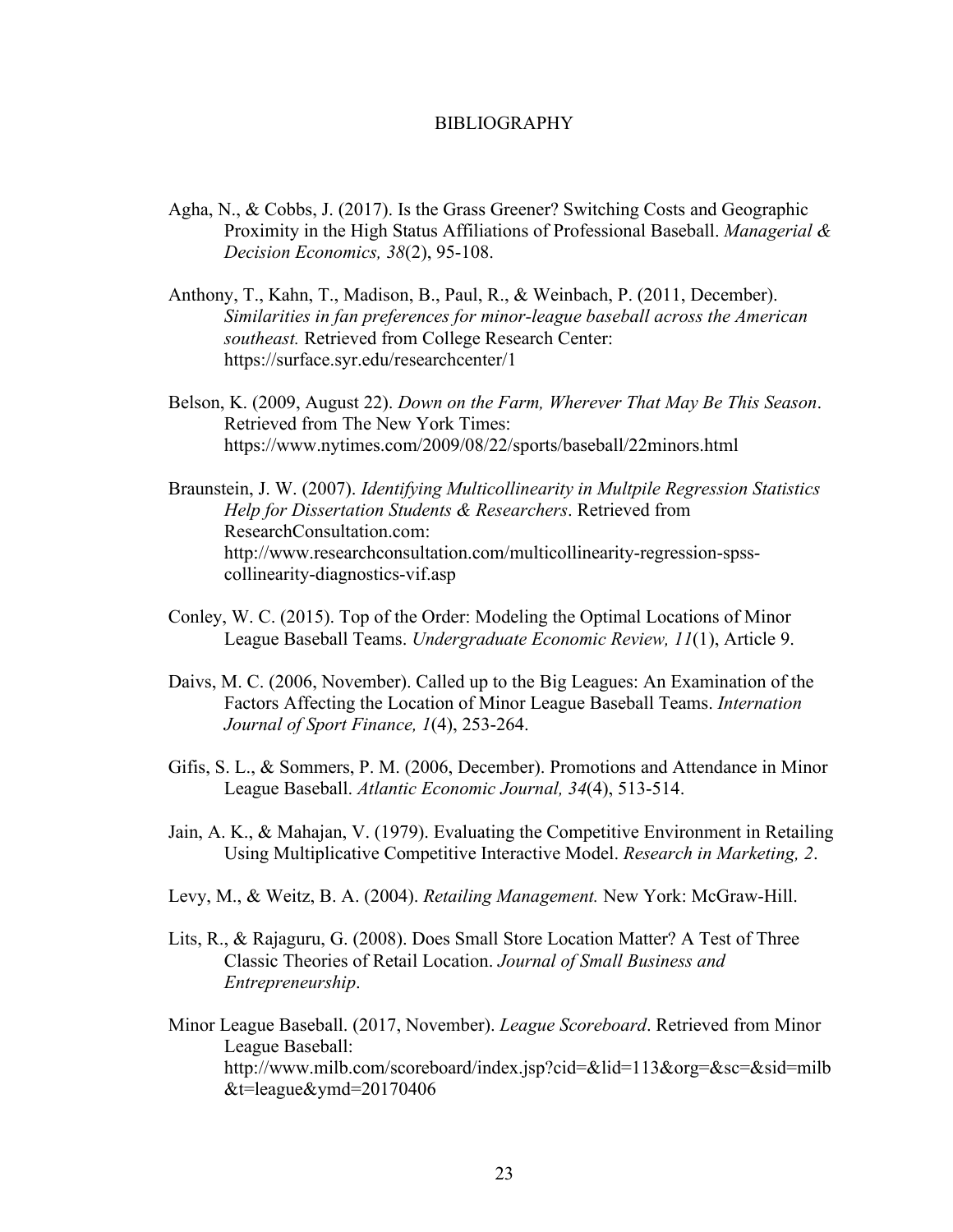- Paul, R. J., Andrew, P. W., & Toma, M. (2008). The Minor League Experience: What Drives Attendance at South Atlantic League Baseball Games? *Coastal Business Journal, 8*(1), 70-84.
- Paul, R. J., Kristin, K. P., & Holihan, E. (2008). Attendance in the Northwest Baseball League: Effects of Promotions, Winning, and Scoring. *Business Research Yearbook: Global Business Perspectives, 15*(1), 807-812.
- Rhoads, T. A. (2015). *The Call up to the Majors.* New York: Springer.
- Rhoads, T. A., & Gitter, S. R. (2010, December 1). Determinants of Minor League Baseball Attendance. *Journal of Sports Economics, 11*(6), 614-628.
- Runciman, G. (1998, October 22). Retail Competition. *Supply Management*.
- Shobian, M. S. (2016). *Factors Affecting Spectators' Decisions in in Attending Minor League Baseball Home Games.* Thesis, Cleveland State University, Cleveland. Retrieved from ETD Archive: https://engagedscholarship.csuohio.edu/etdarchive/949/?utm\_source=engagedsch olarship.csuohio.edu%2Fetdarchive%2F949&utm\_medium=PDF&utm\_campaign =PDFCoverPages
- Siegfried, J. J., & Eisenberg, J. D. (1980, July). The demand for minor league baseball. *Atlantic Economic Journal, 8*(2), 59-69.
- Smith, C. (2013, July 17). *Minor League Baseball's Most Valuable Teams*. Retrieved from Forbes: https://www.forbes.com/sites/chrissmith/2013/07/17/minor-leaguebaseballs-most-valuable-teams/#7e075d122327